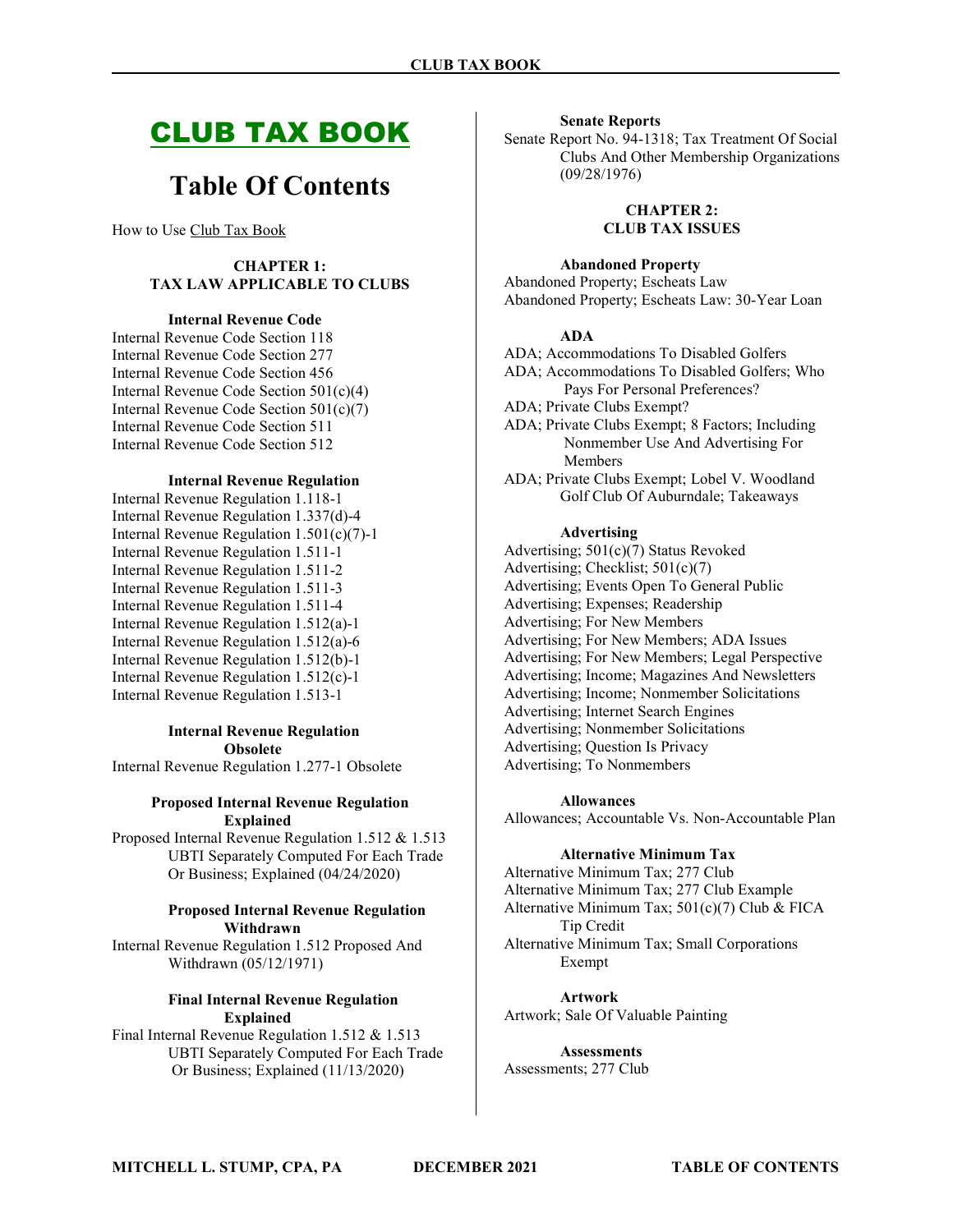### Automobiles

Automobiles; Club Policies

### Awards

Awards; Achievement Clarifications Awards; Exceptional Productivity Awards; Length-Of-Service Awards; Safety Achievement

### Barter Transactions

Barter Transactions Barter Transactions; Free Golfing Privileges Barter Transactions; Free Golfing Privileges; Back Pay

Barter Transactions; Ranger Services For Golf Privileges

### Building Lots

Building Lots; Use In Club Operations

### Caddies

Caddies; Employment Classification Issues Caddies; Expenses Of Independent Contractors Caddies; Payment Method Caddies; Payroll Taxes Caddies; The Garden City Golf Club; What Not To Do Caddies; Worker's Compensation

#### Capital Assessment

Capital Assessment; 277 Club Capital Assessment; 277 Club; Article By Gary Porter Capital Assessment; 277 Club; Failure To Designate Capital Assessment; 277 Club; Investment Motive Required? Capital Assessment; 277 Club; New Member Investment Motive Required?

Capital Assessment; Replacement Reserves

### Casualty Loss

Casualty Loss Restoration; Capital Expenditures

### **Catering**

Catering; Nontraditional Income Catering; Off Premises

Change Year End Change Year End

### Charitable Set Aside

Charitable Set Aside; Fund Raiser Charitable Set Aside; Gift Of Stock Charitable Set Aside; Interest Income Charitable Set Aside; Proposed & Withdrawn Regulations

Charitable Set Aside; Reduces Taxable Income

### **Charity**

Charity; Auctions; Disclosures Charity; Balls Charity; Certificates; Quid Pro Quo Disclosures Charity; Certificates; Tax Deductions Charity; Club Collecting On Behalf Of; Agency Relationship Charity; Club Scholarship Programs Charity; Clubhouse; Historic Preservation Charity; Clubhouse Facade Charity; Conservation Easement; Exclusive Test Charity; Conservation Easement; Golf Course Value Charity; Conservation Easement; Qualifies For Reinvestment Charity; Conservation Easement; Real Estate Tax Savings Charity; Donations; State Mandated From Bingo Proceeds Charity; Golf/Tennis Tournament Charity; Golf Tournament; Who Pays? Charity; Member Directing Club To Make Payment On Member's Behalf Charity; Lease Of Equipment For Golf Course Charity; Restoring Club's Historic Building Charity; Setting Up 501(c)(3) Charity; Setting Up 501(c)(3); Article; Employer - Related Tax-Exempt Scholarship Funds Charity; Setting Up 501(c)(3); Club Scholarship Programs; % Test Failed Charity; Setting Up 501(c)(3); For Club Employer - Related Educational Grants Charity; Setting Up 501(c)(3); Employer-Related Scholarship Awards Not Taxable Charity; Setting Up 501(c)(3); Funding Club Activity and Amenity Charity; Setting Up 501(c)(3); Funneled Millions To Eating Clubs To Pay For Social Facilities **Checklists** Checklists; 2018 Tax Law Changes

Checklists; 501(c)(7); Advertising

Checklists; 501(c)(7); Disposition Of Club Asset

Checklists;  $501(c)(7)$ ; FIN 48

Checklists; 501(c)(7); Form 990; Mistakes

Checklists; 501(c)(7) Form 1024; Preparation For Tax-Exempt Status

Checklists; 501(c)(7); IRS Audit Preparation

Checklists; 501(c)(7); Nontraditional Income Checklists; 501(c)(7); Privacy; Tax Related

Checklists; 501(c)(7); Recording Of Income For Tax Purposes

Checklists; 501(c)(7); Revenue Procedure 71-17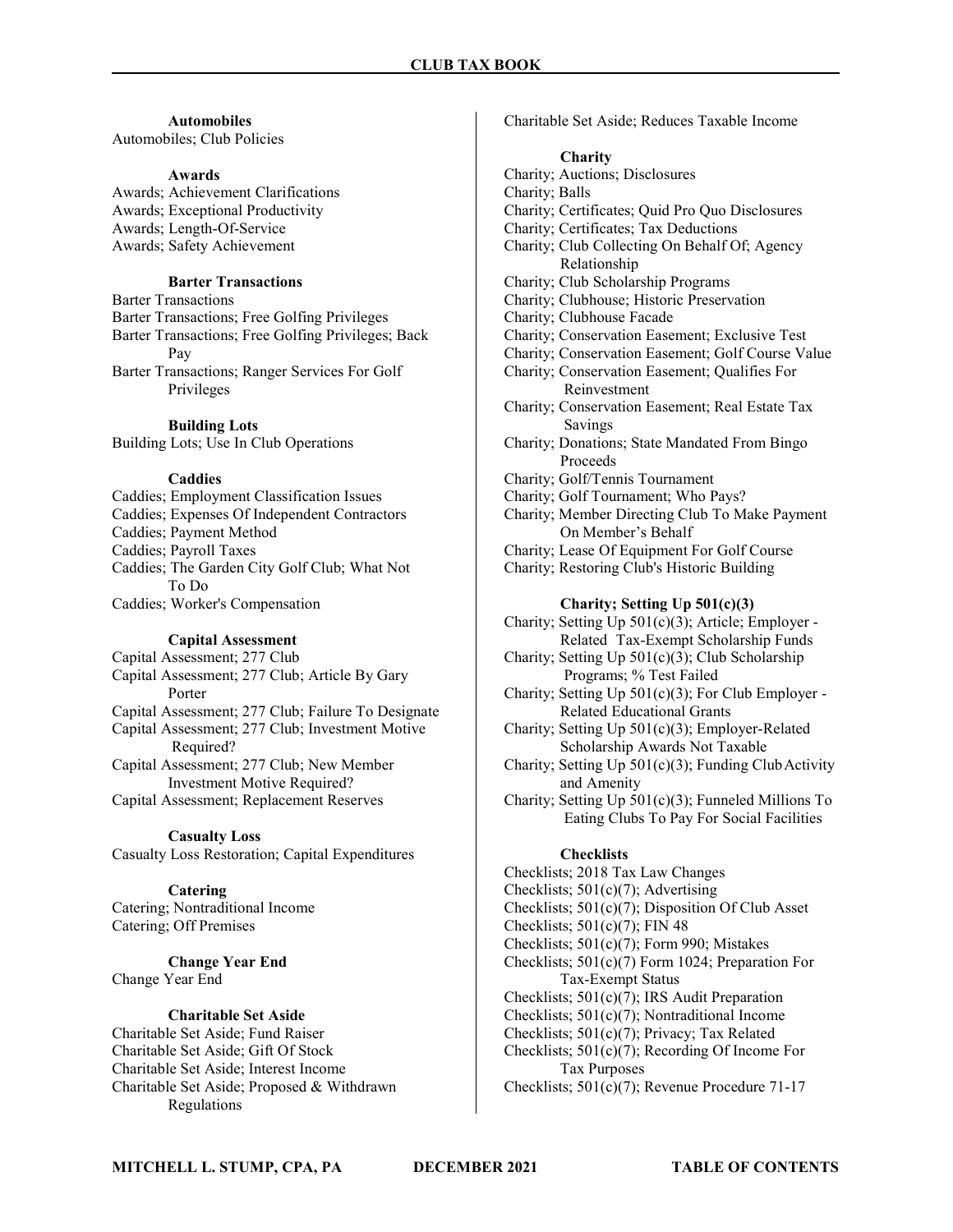Checklists; 501(c)(7); Section 277; Taxable Comparison Checklists; 501(c)(7); Tax Issues Found In Operations Checklists; 501(c)(7); Web Site Checklists; Audit Committee Activity Checklists; Board Tax Resolutions Checklists; Club Executive; Year End Compensation Planning Checklists; Employee Vs. Independent Contractor Checklists; Exempt Status; Times To Be 501(c)(7) Checklists; Growing Your Club Checklists; Member Vs. Nonmember Decision Making Checklists; Tipping Policy; Bag Staff Checklists; Tipping Policy; "Voluntary Gratuity" Vs. "Mandatory Service Charge; Wage & Hour Checklists; Year End Reporting Requirement

Club Related Associations & Newsletters Club Related Associations & Newsletters

### Corporate Checks

Corporate Checks; 501(c)(7) Corporate Checks; Bad Facts = Nonmember Income Corporate Checks; For Dues; Tax Free Fringe Benefit

### Corporate Contribution

Corporate Contribution To 501(c)(7) Club

### Corporate Members

Corporate Members; 277 Taxable Clubs Corporate Members; 501(c)(7) Corporate Members; Living Trusts Corporate Members; LLC's; Single Member

### Corporate Sponsored Members

Corporate Sponsored Members

### COVID-19

COVID-19; Employee Retention Credit; Explained COVID-19; Employee Retention Credit; Include In Gross Income Vs. Reduce Payroll Expense COVID-19; Employee Retention Credit; Reduce Payroll Expenses

### Credit Cards

Credit Cards; Checkout Fee Now Allowed In Some **States** Credit Cards; Nonmembers; General Public Credit Cards; Nonmembers; Nonmember Income Credit Cards; Paying Vendors; Rebate Member Related? Credit Cards; Surcharge Added Credit Cards; Used For Dues

### De Minimis

De Minimis; Defined De Minimis; Example

### Debt Cancellation

Debt Cancellation: Another Analysis Debt Cancellation; Bankrupt Club Debt Cancellation; Deadbeats Debt Cancellation; Insolvent But Not Bankrupt Club Debt Cancellation; Not Insolvent Club

### Deferred Compensation

Deferred Compensation; 457; IRS Manual Exam Guidelines Deferred Compensation; 457(b) & 457(f) Deferred Compensation; 457(b) & 457(f) Differences Deferred Compensation; 457(b) Unforeseeable Emergency Deferred Compensation; 457(f) Applied To  $501(c)(7)'s$ Deferred Compensation; 457(f); Substantial Risk Of Forfeiture Deferred Compensation; Filings Required Deferred Compensation; F/S Disclosure Deferred Compensation; Investment Gains Deferred Compensation; Investment Income Deferred Compensation; Rabbi Trust Deferred Compensation; Transfers Deferred Compensation; W-2 Reporting

### Dependent Care

Dependent Care; Provider ID and Certification

### Depreciation

Depreciation; 15 Year Improvements Depreciation; Allowed Or Allowable; 501(c)(7) Depreciation; Allowed Or Allowable For Former 501(c)(7) Depreciation; A M T Life Election Depreciation; Bunkers Depreciation; Cost Segregation Depreciation; Cost Segregation Study Depreciation; Deduct Vs. Capitalize & Depreciate Depreciation; Fairways Depreciation; Golf Course Items Expected Life Cycle Depreciation; Greens; Modern Depreciation; Greens; "Push-Up" Depreciation; Greens & Tees Depreciation; Greens & Tees; Design Fees Depreciation; Landscaping; Adjacent To Buildings Depreciation; Lives Depreciation; Marina's Depreciation; Redesigning Course Depreciation; Restaurant Equipment Depreciation; Roughs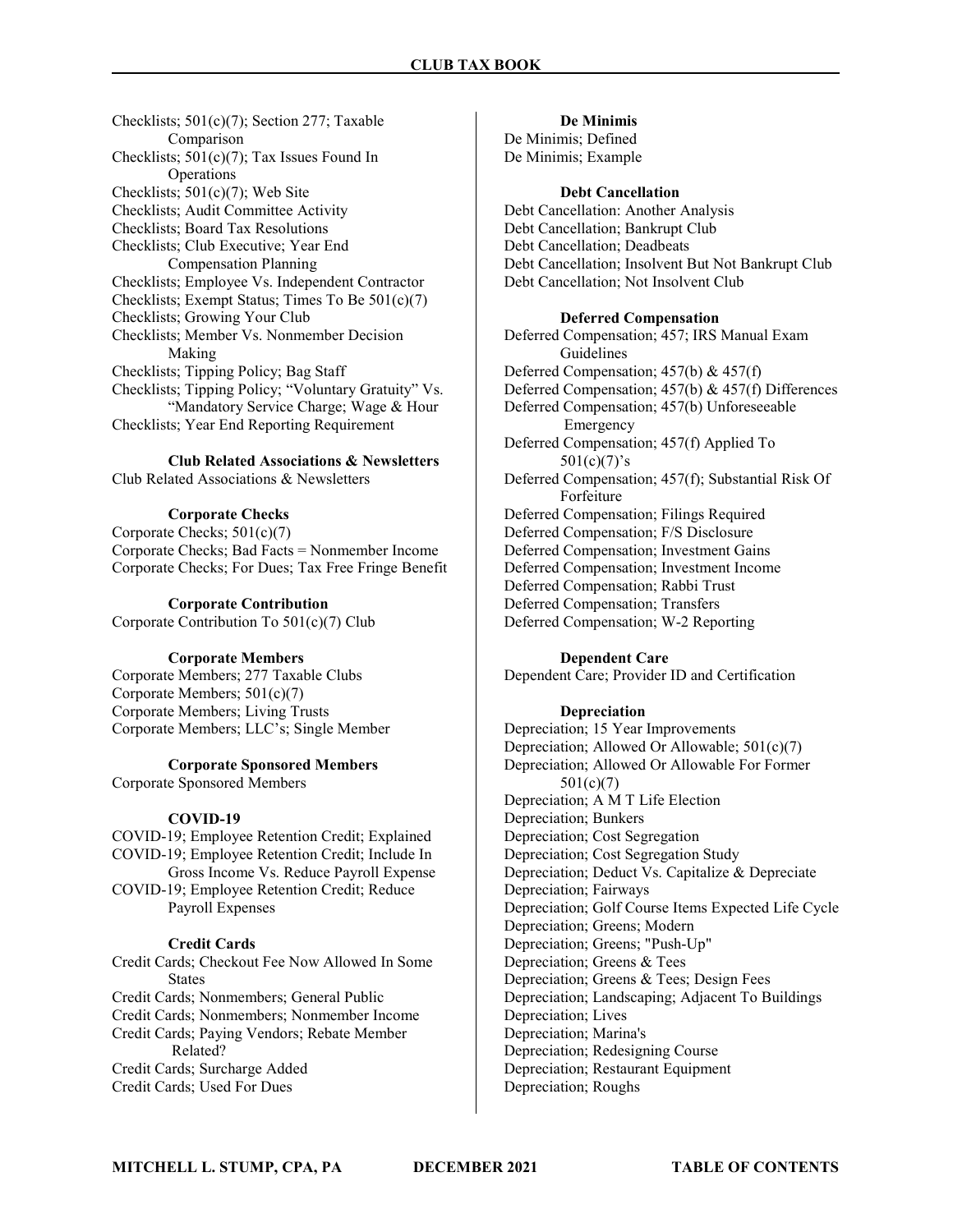Depreciation; Smallwares; China, Glassware, Etc.; Start-up Vs. Replacements Depreciation; Underground Watering System

### Developer

Developer; Cost Allocations Developer; Cost Allocations; No Retention Of Ownership Rights Developer; Cost Allocations; Retention Of Ownership Rights Developer; Donates Club To Charity Developer; Funding Cash Operating Deficit Spending Developer; Settlement Proceeds Developer; Settlement Proceeds; Construction Defects

#### **Disability**

Disability; Disabled Access Tax Credit Disability; Single Rider Golf Cart; Tax Credit

#### Disaster Relief

Disaster Relief; 2017 "Employee Retention Tax Credit" Disaster Relief Fund; Club Acting As Facilitator

### Disclosure Requirements

Disclosure Requirements; Form 990 Disclosure Requirements; Form 990; Contributor Names Disclosure Requirements; Form 990; Executive Comp. Disclosure Requirements; Form 990; Five Highest Compensated

Discounts To Club Stockholders Discounts To Club Stockholders; Taxable Dividends

#### **Discrimination**

Discrimination

#### **Disposition**

Disposition; 99-Year Lease Qualified Reinvestment Disposition; 501(c)(7); Destruction, Theft, Seizure, Requisition, Condemnation Disposition; 501(c)(7); Examples Of "Used Directly" Disposition; 501(c)(7); Gain Calculation Disposition;  $501(c)(7)$  Non Recognition Of Gain; Proposed & Withdrawn Regulations Disposition; Building Lots Disposition; Club Asset; Checklist; 501(c)(7) Disposition; Concepts Illustrated Disposition; Conservation Easement Disposition; Conservation Easement; Proceeds Reinvested Disposition; Diminished Use Disposition; Easement

Disposition; Final Sale In Dissolving 501(c)(7) Club Disposition; Homesites Disposition; Land Not Used For Club Purposes Disposition; Land Not Used Properly After Purchase Disposition; Leasehold Property Disposition; Like-Kind Exchange Disposition; Option Granted Disposition; Painting Disposition; Prior Debt Payoff Not Reinvestment Disposition; Prior Debt Qualified Reinvestment If Timely Disposition; Self-Constructed Asset; Labor Disposition; Statement Disposition; Subdividing Land To Sell Disposition; Timber Sales Disposition; Time To Replace Disposition; Type Of Property For Replacement Disposition; Unwanted Land Had To Be Purchased Disposition; Used For Employees; Sod Farm; Buffer Zone Disposition; View Disposition; Water Basin Disposition; What Not To Do Disposition; When Gain Reported?

Dividend Received Deduction

Dividend Received Deduction

Document Retention Document Retention And Destruction Policy

#### Dues Billings

Dues Billings; Disclosure Dues Billings; Disclosure; Form 990; Part V Dues Billings; Disclosure; Fund-Raising Events Dues Billings; Disclosure; Nondeductible Contributions Dues Billings; Disclosure; Penalty For Failure To Comply Dues Billings; Disclosure; Statement Alternatives Dues Billings; Is This A Solicitation Of Contributions Dues Billings; Memo Billing

### Dues Collected By POA Dues Collected By POA

DuPont Imprelis Settlement DuPont Imprelis Settlement; Involuntary Conversion

Educational Scholarship Foundation Educational Scholarship Foundation; Club Employees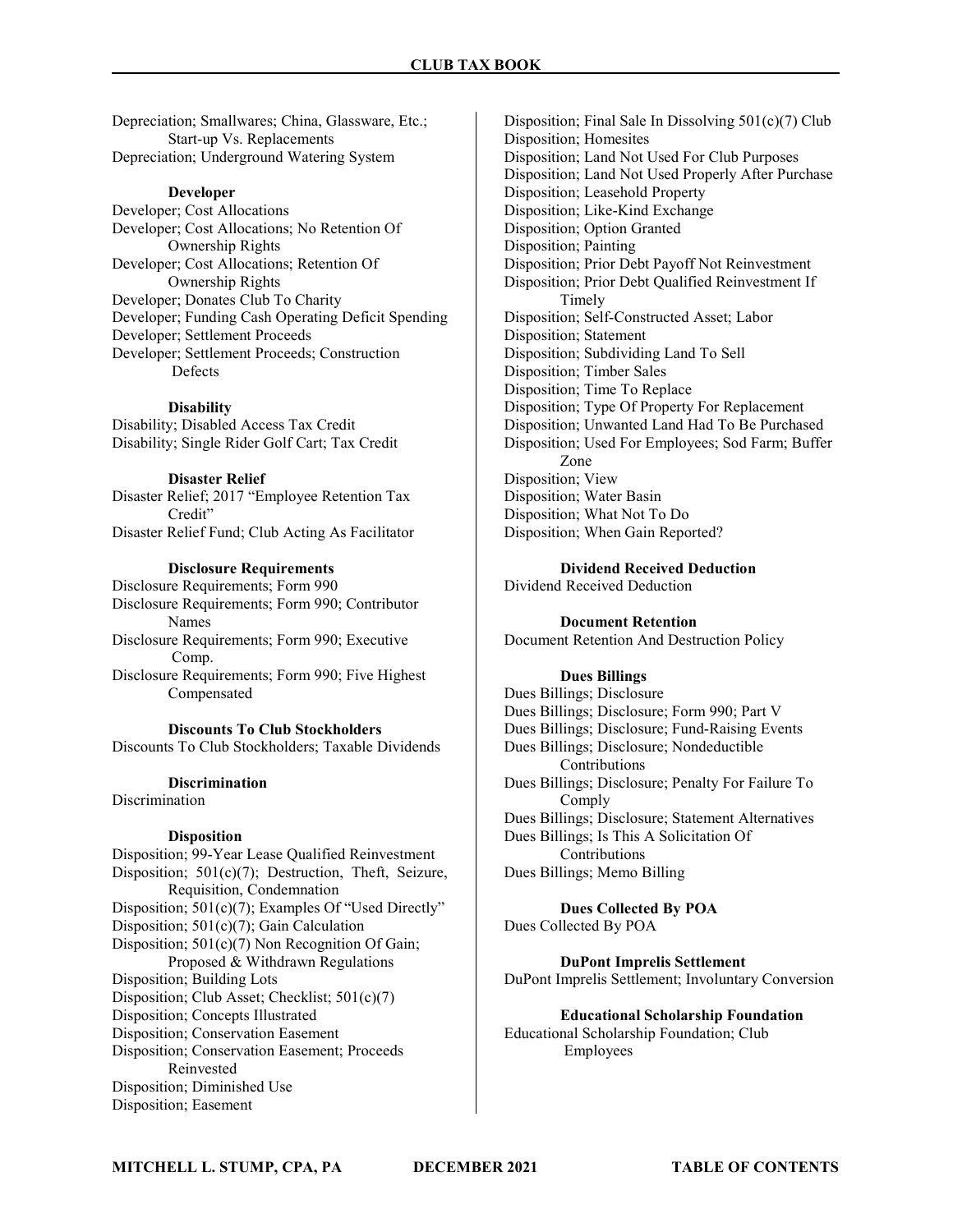### Electric Vehicle Charging Stations

Electric Vehicle Charging Stations; Nontraditional Activity? Electric Vehicle Charging Stations; Tax Credit

Electronic Media Electronic Media; Tax Rulings Specific To?

E-Mails E-Mails; Footnote Suggested

### Employee Leasing

Employee Leasing; 457 Plans Employee Leasing; PEO's; FICA Tip Credit; Who Gets It? Employee Leasing; PEO's; Form 990 Errors Causing IRS Audits

### Equity Club

Equity Club; Defined Equity Club; Refundable Or Non Refundable

### Exempt Status

Exempt Status; 337 Gain Avoided Exempt Status; 337 Gain; Discussed Exempt Status; 337 Tax Upon Obtaining Exempt Status; Administer & Enforce Covenants Exempt Status; Administer & Enforce Covenants; Loss Of Tax Status Exempt Status; Copy Of 501(c)(7) Application Request Exempt Status; Developer Controlled Exempt Status; Effective Date Exempt Status; Failure To Be Member Controlled Exempt Status; Fire, Security & Trash Collection Exempt Status; Homeowners Association Exempt Status; IRS Disclosure; Letters Exempt Status; Loss Of Exemption; Corporate Members Exempt Status; Loss Of Exemption; Recordkeeping Failure Exempt Status; Loss Of Exemption Due To Activities Exempt Status; Maintaining Residential Streets Exempt Status; Poor Economic Conditions Exempt Status; Self Termination Exempt Status; Terminating Or Merging Exempt Status; Times To Be 501(c)(7); Checklist Exempt Status; Trap Shooting Club Exempt Status; Void Of Commingling Exempt Status; Voluntary Surrender; NFL Comparison Exempt Status; Voluntary Surrender - Reorganization Exempt Status; What To Consider

Exempt Status; Why Revoked

#### Exempt Status; Revocation

Exempt Status; Revocation; Delinquent Form 1120 Required Exempt Status; Revocation; Depreciation Exempt Status; Revocation; Nonmember Loss Carryovers; Not Allowed Exempt Status; Revocation; Retroactive; 1<sup>st</sup> Day Of Earliest Open Year Exempt Status; Revocation; Retroactive; Potential Tax Issues Exempt Status; Revocation; Tax Consequences

### Expense Allocation

Expense Allocation; 2018 Changes Interpreted Expense Allocation; Acceptable Methods Expense Allocation; AICPA Comments To IRS Expense Allocation; Cost Of Goods Sold; Labor Expense Allocation; COVID-19; Employee Retention Credit; Reduce Payroll **Expenses** Expense Allocation; Golf Rounds Expense Allocation; Gross To Gross Expense Allocation; IRS Examples Expense Allocation; IRS Method Based Upon 24 Hrs Expense Allocation; "Reasonable" To Be Modified? Expense Allocation; Section 277 Club

### Expense Allowances

Expense Allowances

### Expenses Disallowed

Expenses Disallowed; 2018 AICPA Request For Guidance

Expenses Disallowed; Meals; Employer-Provided; AICPA Questions

Expenses Disallowed; Recreational And Social Activities; Employer-Hosted; AICPA **Ouestions** 

Expenses Disallowed; Snacks; Employer-Provided; AICPA Questions

### Fair Labor Standards Act

Fair Labor Standards Act; Checklist

#### Fee

Fee; Bringing In New Member Fee; Bringing In New Member; Not Inurement Fee; Bringing In New Member; Services

### F I C A Tip Credit

F I C A Tip Credit F I C A Tip Credit; AMT Reduced F I C A Tip Credit; Professional Employer Organization (PEO); Who Gets It? F I C A Tip Credit; Unreported Tips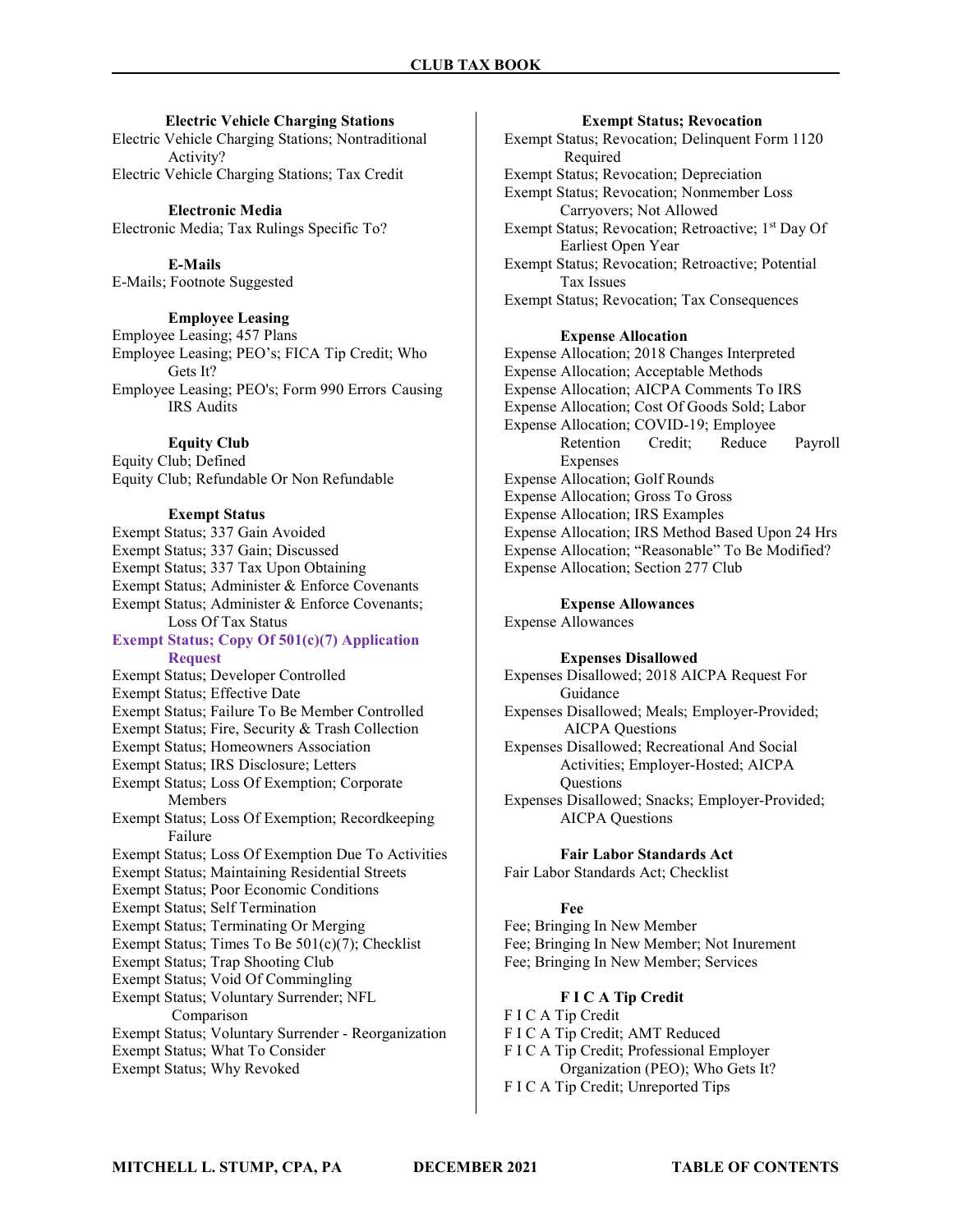### FIN 48

FIN 48; Checklist; 501(c)(7) FIN 48; Form 990; IRS Disclosure

Foreign Employees

Foreign Employees; H-2B Temporary Work Visa Program

### Foreign Member

Foreign Member; Reduced Withholding Foreign Member; Reduced Withholding; Increased To 15% Foreign Member; Withholding Required

### Form 990

#### Form 990

Form 990; \$50,000 Penalty For Failure To File Form 990; Application Pending For 501(c)(7) Status Form 990; Club Asset Sale; Electing To Defer Gain Form 990; Club Membership Dues Income Reporting Form 990; Conflict Of Interest Policy Form 990; PEO's; Causing IRS Audits Form 990; Failures; Public Use Gross Receipts Form 990; Failures; Solicitation Statement Form 990; Part VI; Governance. Management &

#### **Disclosure**

Form 990; Penalty Regime Revision Coming Form 990; Publicly Disclosed On www.GuideStar.org Form 990; Sample

Form 990; Volunteers; # Listed On Line 6

#### Form 990-T

Form 990-T; Capital Losses; Forgo Carryback? Form 990-T; Fuel Tax Credit Addback Form 990-T; Investment Income Expenses Form 990-T; Negative Deduction; Nonmember Loss Limitations Form 990-T; Nonmember Loss Carryovers; Not Allowed

Form 990-T; Return

Form 1024 Form 1024; Preparation; Checklist; 501(c)(7)

### Form 1099-B

Form 1099-B Form 1099-B; Must Now Report Tax Basis Form 1099-B; What Is Included In Basis?

### Form 1099-MISC

Form 1099-MISC Form 1099-MISC; \$600 Or More Form 1099-MISC; Avoid Private Inurement Form 1099-MISC; Box 3 Or Box 7? Form 1099-MISC; Golf Tournament Prizes

Form 1099-MISC; Penalty For Not Filing Form 1099-MISC; Pro Shop Merchandise Sales Form 1099-MISC; Reduction Of Dues; Reportable Form 1099-MISC; Services Rendered; Avoid Private Inurement Form 1099-MISC; Vs. W-2G For Winnings Form 1099-MISC; Who Receives

### Form 1099-NEC

Form 1099-NEC; Accountant Payments Form 1099-NEC; Attorney Payments Form 1099-NEC; Corporate (Including LLC) Payments Form 1099-NEC; Member Referral Payments Form 1099-NEC; New For 2020 Payments Form 1099-NEC; Nonemployee Payments

Form 3949-A

Form 3949-A; Theft; Fraud; Embezzlement

### Form W-2

Form W-2; Employer-Sponsored Health Coverage Form W-2; Moving Expenses; 2017 And Before Form W-2; Moving Expenses; 2018-2025 Form W-2; Supplemental Wage (Bonus) Withholding

Form W-9 Form W-9; Request For Identification Number

Form W-11 Form W-11; Hiring Incentives To Restore Employment (HIRE) Act Employee Affidavit

Founder Member Founder Member; Contribution Deemed Capital Founder Member; Free Dues; Inurement  $& 501(c)(7)$ 

Free Dues Free Dues; Free Golf; Free Anything; Taxable

Free Membership Free Membership; Retired Employee

### Fringe Benefit

(see also Chapter 4) Fringe Benefit Fringe Benefit; Cell Phones Fringe Benefit; Dependent Care Fringe Benefit; Transportation Expenses; 2018 And Thereafter Fringe Benefit; Use Of Club Facilities

### Fuel Tax Credit

Fuel Tax Credit Fuel Tax Credit; Clear Diesel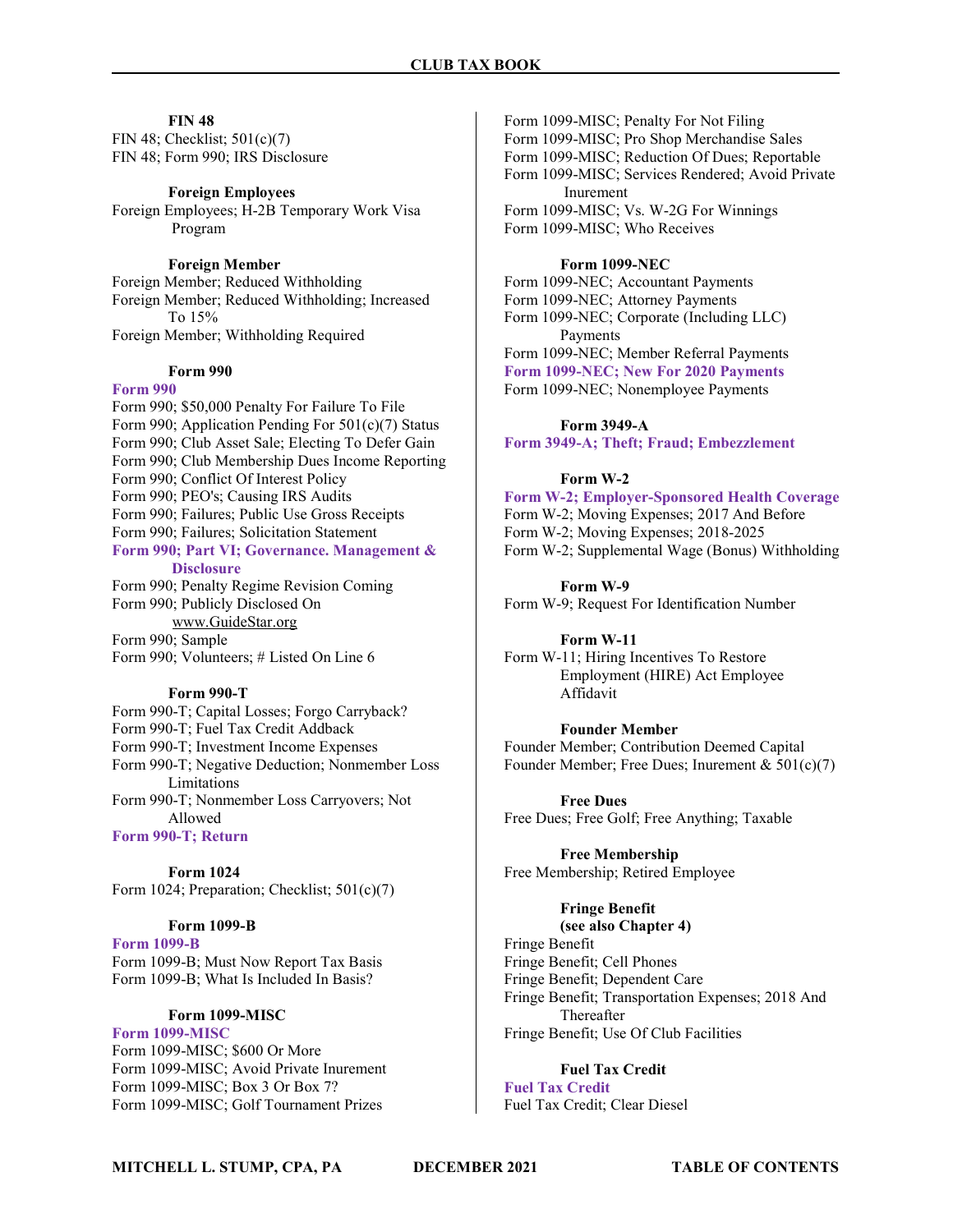Fuel Tax Credit; State Tax Credit

### Gaming

Gaming Gaming; Bingo Proceeds To Charity Gaming; IRS Examination Guidelines Gaming; Member Raffle Gaming; Response To IRS Audit Checksheets Gaming; W-2G Requirements

### Gaming; 501(c)(7)

Gaming;  $501(c)(7)$ ; Bingo Gaming; 501(c)(7); Bona Fide Guests Defined Gaming;  $501(c)(7)$ ; Defined Gaming; 501(c)(7); Gambling By Clubs Gaming; 501(c)(7); Nonmember Gross Receipts Gaming; 501(c)(7); Publication 3079 Gaming; 501(c)(7); Wagers; Excise Tax; No Gaming; 501(c)(7); Wagers; Excise Tax; Rate Gaming; 501(c)(7); Wagers; Excise Tax; Yes

Gasoline Sales To Members Gasoline Sales To Members

General Public General Public; Open To

Gift Cards Gift Cards Gift Cards; Equivalent To Cash

Gift Certificates Gift Certificates; Escheat Laws

### Gifts To Club

Gifts To Club; \$15,000 Exempt Gifts To Club; Appreciated Stock Gifts To Club; Club Deemed A Single Entity Gifts To Club; Crowdfunding Gifts To Club; Deemed Gifts To Members Gifts To Club; IRS Guidance Confusing Gifts To Club; Membership Gifts To Club; Natural Disaster Relief

Golf And Tennis Pros Golf And Tennis Pros; Employees Of Clubs

Golf Associations Golf Associations; Men's And Women's

Golf Car Golf Car; Disabled Access Credit Golf Car; Electric Vehicle Credit

Golf Facilities Golf Facilities;  $501(c)(3)$ 's Golf Facilities; 501(c)(3)'s; Golf As A Life Skill

### Golf Pro

Golf Pro; Assistants Teaching; Overtime Golf Pro; Assistants Volunteer Time Golf Pro; Assistants Working Shop And Giving Lessons Golf Pro; Contractor Vs. Employee Golf Pro; Golf Shop Golf Pro; Golf Shop; Contrary Position Golf Pro; Independent Contractor Golf Pro; PGA Of America Wage & Hour Manual

Grants Grants; Disaster Relief Funds For Employees Grants; Government Grants; Water Conversation

Greens Greens; Maintenance

Guest Guest; Unaccompanied; Member Income

Guest Cards Guest Cards; UBIT

GuideStar.org GuideStar.org

HIRE Act HIRE Act; Form W-11

Holiday Fund Holiday Fund Holiday Fund; Federal Withholding

Home Owner Home Owner; Automatic Membership

Honorary Member Honorary Member; Free Dues

Housing Housing; Convenience Of Employer

Independent Contractor Independent Contractor; And Employee Both? Independent Contractor; Department Of Labor; New Rules Independent Contractor; Employee Status Independent Contractor; I R S Changes Position Independent Contractor; Massage Therapist / Cosmetologist Independent Contractor; Penalties; For Misclassification

MITCHELL L. STUMP, CPA, PA DECEMBER 2021 TABLE OF CONTENTS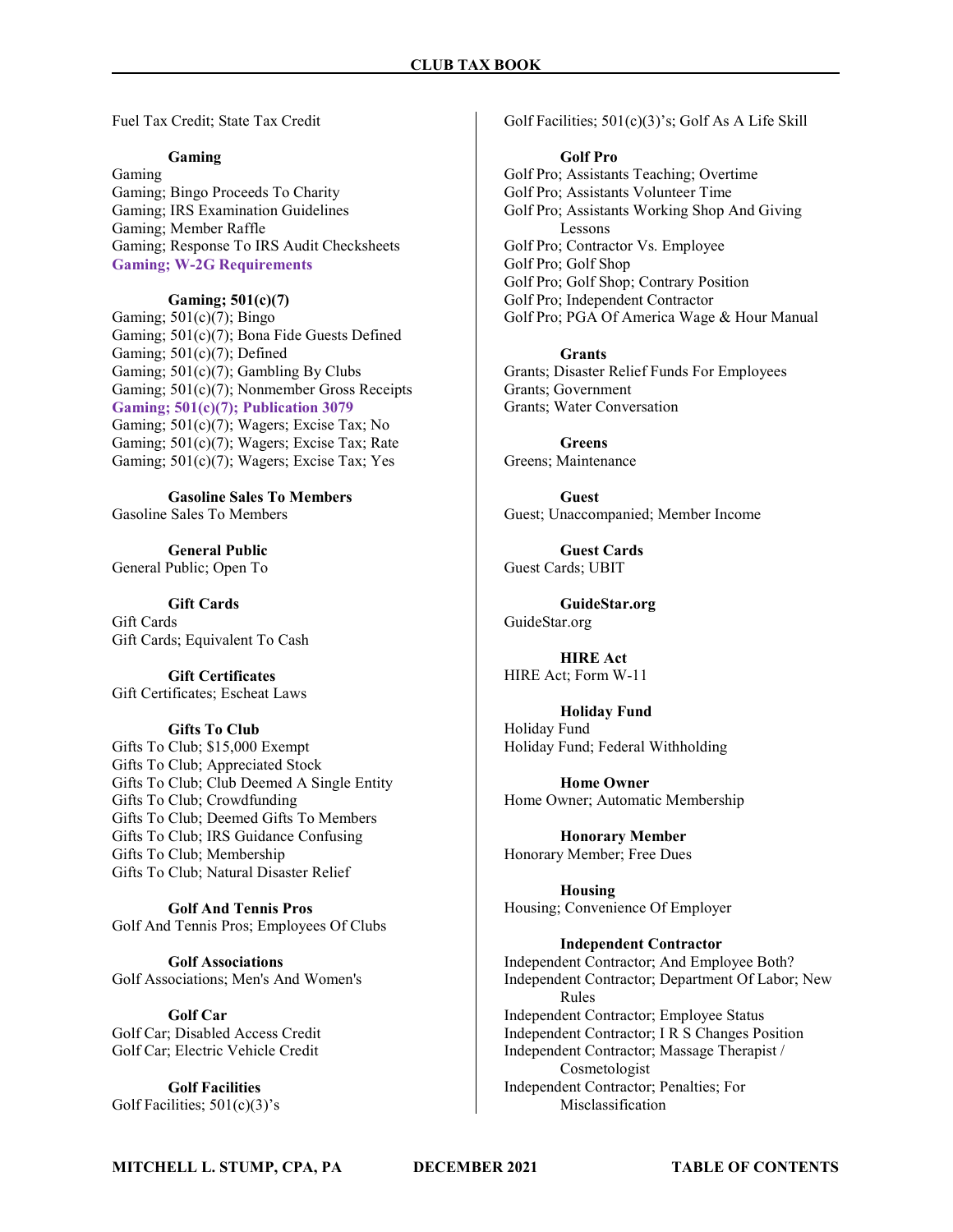Independent Contractor; Penalties; Who Responsible? Independent Contractor; Section 530 Relief Independent Contractor; Wage & Hour Interpretation Independent Contractor; Working For Only One Employer Independent Contractor Vs. Employee; Checklist

### Initiation Fee

Initiation Fee; Amortization; AICPA Guidance Initiation Fee; Amortization; SEC Guidance Initiation Fee; IRS Guidance

### Installment Options

Installment Options; Member's Investment Interest Expense Installment Options; To Join

### Insurance

Insurance; Business Interruption Insurance; Stock Received From Demutualization

Interest Charge Loans From Members

Interest Charge Loans From Members

### Interest Free Loans

Interest Free Loans Interest Free Loans; 30-Year Deposits Interest Free Loans; Non-Equity Members

### Interest Income

Interest Income; 277 Clubs Interest Income; 277 Clubs; IRS Position Interest Income; Bond Premium Amortization Interest Income; Capital Improvement Account Interest Income; Excess Amount Determined Interest Income; Installment Payments Interest Income; Member Delinquent Accounts Interest Income; Municipal Bond Interest Interest Income; Offsetting Deductions Interest Income; State Obligations Avoid Tax Interest Income; Taxable Interest Income; Taxable; Plus Penalties If Not Reported

### Interest Set Aside

Interest Set Aside; If Not Charitable, U B I T

### Internet

Internet; Tax Rulings Specific To? Internet; World Wide Web

### Inurement

Inurement; Discounted Dues For 501(c)(7) Shareholders

Inurement; Fee; Bringing In New Member; Form 1099-MISC Inurement; IRS Examination Guidelines Inurement; Prohibition By  $501(c)(7)$ 's Inurement; Refund Of Dues Previously Paid Inurement; Revenue Procedure 71-17; Relevance

### Investment Income

Investment Income; 277 Taxable; Capital Losses Investment Income; 501(c)(7); Capital Losses Investment Income;  $501(c)(7)$  Exceeding  $15\%/35\%$ Limit Investment Income; Carbon Dioxide Offset Credits Investment Income; Eliminating Capital Losses; Amortize Bond Premiums

### Investment Tax Credit

Investment Tax Credit; Allocation Required

IRA's IRA's Direct Contribution

### IRS

IRS; 501(c)(7) Audit Checksheets And Instructions IRS; 501(c)(7); Private Letter Ruling Request; \$28,000? IRS; Audit Preparation; Checklist; 501(c)(7) IRS; Examination Emphasis; 501(c)(7); 2020 IRS; Examining Process; 501(c)(7)

### IRS Training Material

IRS '78 Training Material IRS '80 Training Material IRS '82 Training Material IRS '84 Training Material IRS '85 Training Material IRS '90 Training Material IRS '91 Training Material IRS '92 Training Material IRS '94 Training Material IRS '95 Training Material IRS '96 Training Material IRS '99 Handbook On Social And Recreational Clubs IRS '02 Exempt Organization CPE Text IRS '02 Training Material

Late Payment Charge Late Payment Charge

Leased Space In Clubhouse Leased Space In Clubhouse

Leasing Leasing; Lease Vs. Buy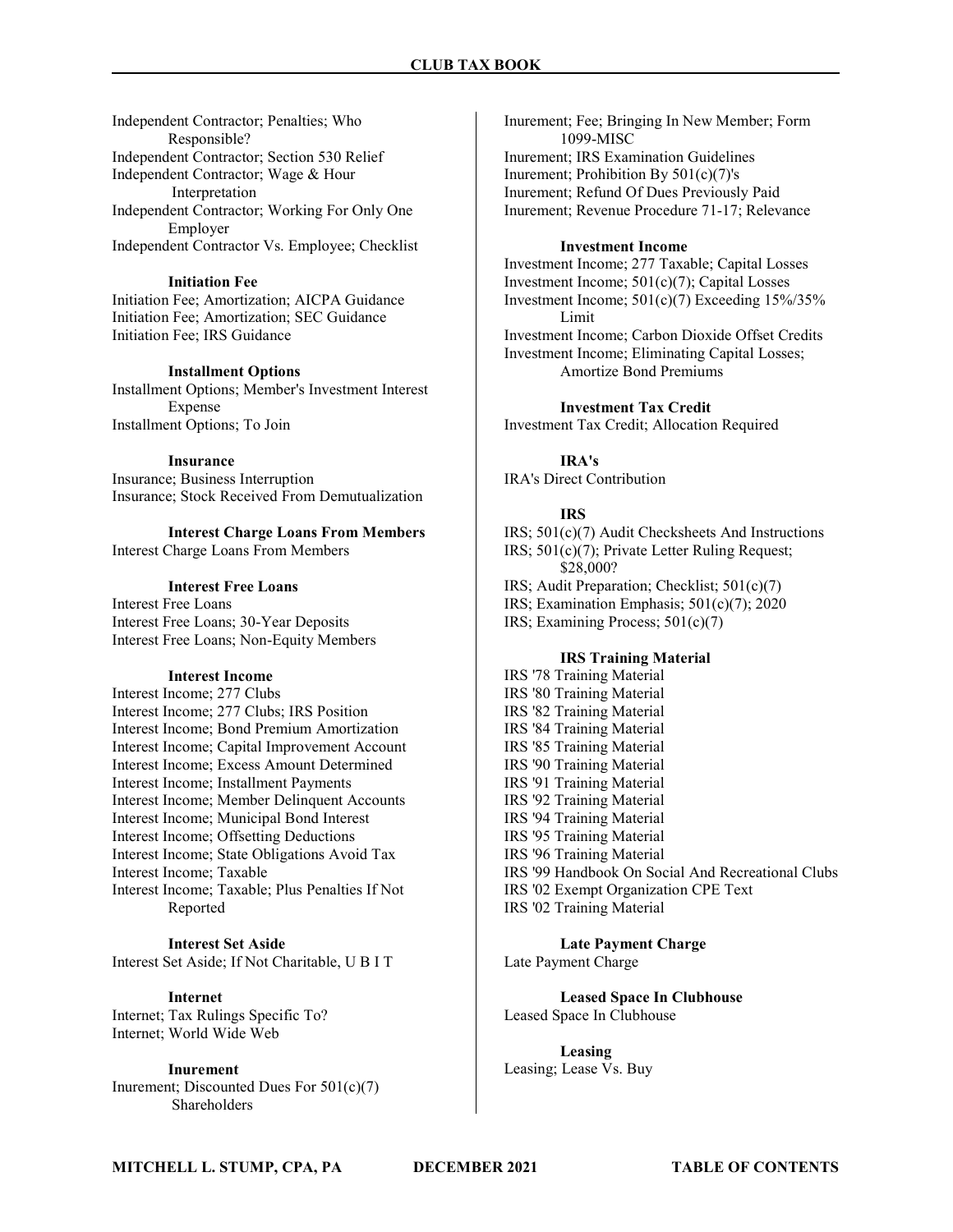Leasing Of Lots; To Members Leasing Of Lots; To Members

### Liquidation Of 501(c)(7) Club

Liquidation Of 501(c)(7) Club; Assets Sold Taxable Liquidation Of 501(c)(7) Club; Basis Of Assets Liquidation Of 501(c)(7) Club; Depreciation Not Considered? Liquidation Of 501(c)(7) Club; Exam By IRS In Progress Liquidation Of 501(c)(7) Club; Taxable Event; IRS Revokes Previous Ruling

Liquidation Of Club Assets Liquidation Of Club Assets

Lobbying & Political Activities Lobbying & Political Activities; Loss Of 501(c)(7) Status

Logos And Trademarks Logos And Trademarks; Licensing Agreement

Management Agreement Management Agreement; 501(c)(7) Status

Mandatory Service Charges Mandatory Service Charges; FICA

> Marketing (See also Chapter 6)

Marketing

### Marketing Incentives

Marketing Incentives Marketing Incentives; Dues Refunded Marketing Incentives; Payments To Members

### Marketing Options

Marketing Options; Converting Nonmembers To **Members** 

### Meals

Meals; Employee Expense Deductions; 2017 And Before Meals; Employee Expense Deductions; 2018-2025 Meals; Employee Expense Deductions; 2018-2025; Second Opinion Meals; Employee Meal Delivery Options Meals; Employee Required To Pay; How To Report Meals; Limitation Of Deduction Meals; Limitation Of Deduction; Suspended For Club Restaurants

#### Member Deposits

Member Deposits; Bankrupt Club; Forgiveness Of Debt Income To The Club Member Deposits; Bankrupt Club; Member Nonbusiness Bad Debt

#### Member Income

Member Income; Condo Sales To Members Member Income; Employer Pays Member Income; Employer Reimburses Member Member Income; Former Employer Pays Member Income; Outsourcing; Food And Beverage Member Income; Outsourcing; Golf Shop Member Income; Partnership Vs. Employer Member Income; Spouse Of Member Member Income; Volunteer Board Member Of Charity

#### Member Loans

Member Loans; Bankrupt Club; Bad Debt; Business Vs. Nonbusiness

Member Loans; Bankrupt Club; Forgiveness Of Debt Income To The Club

### Member Transaction

Member Transaction; Tour Package; Nonmember Income

### Member Vs. Nonmember

Member Vs. Nonmember; Decision Making; Checklist

### Membership Categories

Membership Categories Membership Categories; Associate Members; Reduced Dues Membership Categories; Benefits Not Comparable With Dues Membership Categories; Commingling Required Membership Categories; Different Dues; Different Rights Membership Categories; Second Class Status Membership Categories; Temporary Members Membership Categories; Unlimited Number

### Membership Deposits

Membership Deposits; Fee Deemed Nontaxable Loan Membership Deposits; Loans Membership Deposits; Refundable

### Membership Fee

Membership Fee; Capital Contribution Membership Fee; Capital To Section 277 Club Membership Fee; Gross Income Membership Fee; Initial Membership Fee; Loan Vs. Income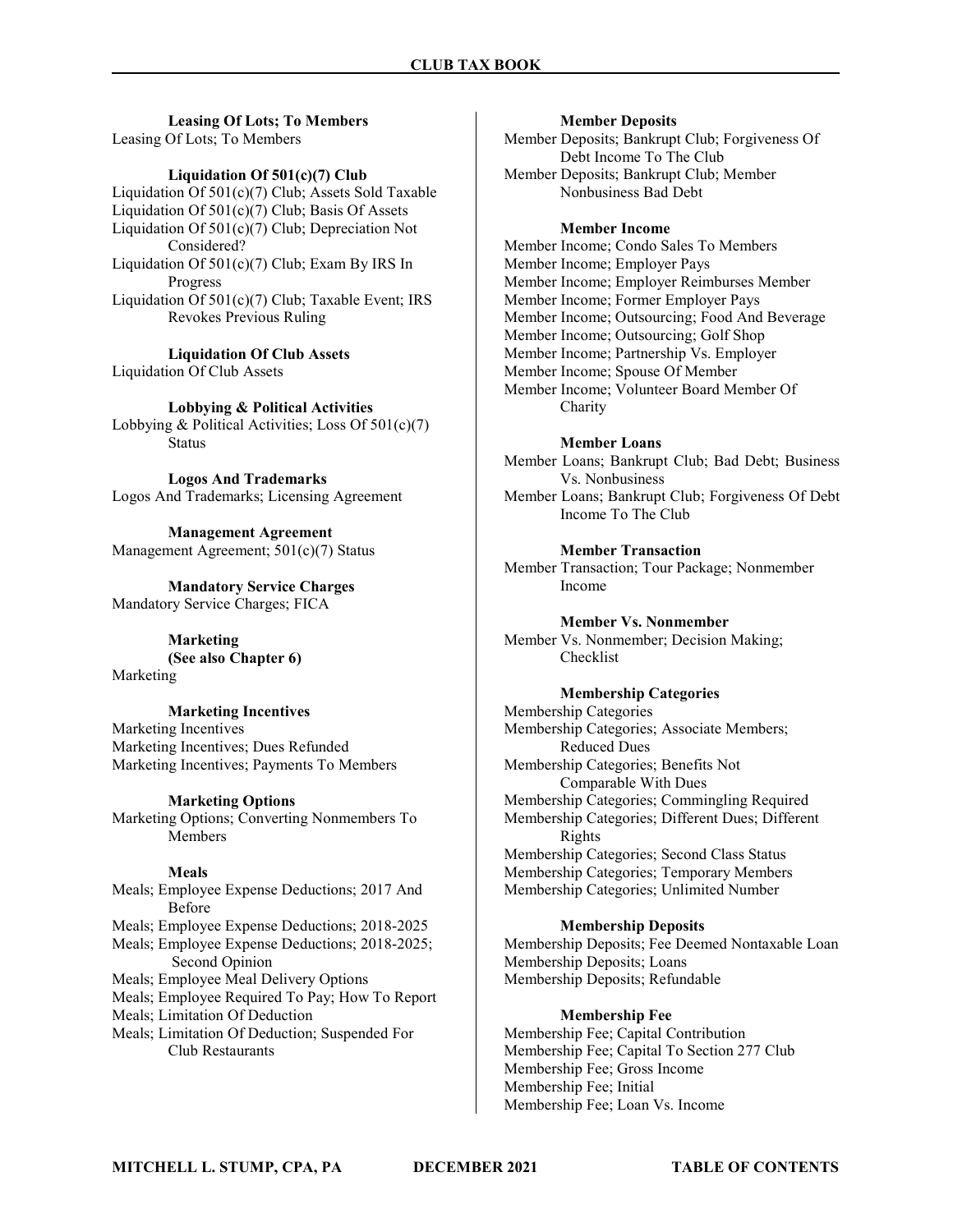Membership Fee; Taxable To Section 277 Club

Membership Redemption

Membership Redemption; Gain Reportable By Member Membership Redemption; Gain To Members Membership Redemption; Initiation Fee Included In Basis Membership Redemption; Loss Not Deducted By Member Membership Redemption; Ordinary Income To Club Membership Redemption; Taxable Gain

Membership Restriction Membership Restriction; Housing Development

Military Differential Pay Military Differential Pay

Mill River Plan Mill River Plan; Pro Shop Arrangement

Minimum Wage Minimum Wage; Tip Credit

Nonmember Gross Receipts Defined Nonmember Gross Receipts Defined

### Nonmember Income

Nonmember Income; 15% / 35% Limitations Nonmember Income; 2019 IRS Letter To Clubs; 15% Limitation Nonmember Income; Accommodations To Disabled Golfers Nonmember Income; ADA; Single Rider Golf Cart; Complaint Nonmember Income; ADA; Single Rider Golf Cart Requirement Nonmember Income; ADA Compliance Nonmember Income; ADA Issues Nonmember Income; Amateur Event; Separate 501(c)(4) Created Nonmember Income; Dance Open To Public Nonmember Income; EEOC; Tax Related **Questions** Nonmember Income; Form 990 Reporting Required Nonmember Income; Gasoline Sales; Yacht Club Nonmember Income; Gratuitous Payments Nonmember Income; Gratuitous Reimbursement Nonmember Income; Guests Defined Nonmember Income; Guest Pays Nonmember Income; IRS; Reading Form 990 Nonmember Income; Its Effects; Checklist Nonmember Income; Limitation Computation Nonmember Income; List

Nonmember Income; Loss of 501(c)(7) Tax Status Real Nonmember Income; One-Time Event Nonmember Income; Outside Groups Using Club Nonmember Income; Privacy Issues Nonmember Income; Public Accommodation; Single Rider Golf Cart Requirement? Nonmember Income; Reciprocal Arrangements Nonmember Income; Recordkeeping Failure Nonmember Income; Reimbursement Of Expenses Nonmember Income; Reimbursements; Contra Expenses Nonmember Income; Single Rider Golf Cars Nonmember Income; Social Member; No Club Process Nonmember Income; Solicitations; Advertising; Sponsorship; Raffles Nonmember Income; Temporary Use Of Golf Facilities

### Nonmember Income; 501(c)(7); Multiple Trade Or Business

Nonmember Income; 501(c)(7); Multiple Trade Or Business; 2-Digit Code; (71) Not Enough Nonmember Income; 501(c)(7); Multiple Trade Or Business; 2-Digit Code; Change? Nonmember Income; 501(c)(7); Multiple Trade Or Business; 2-Digit Code; Club Possibilities Nonmember Income; 501(c)(7); Multiple Trade Or Business; 2-Digit Code; Function? Nonmember Income; 501(c)(7); Multiple Trade Or Business; 2-Digit Code; NAICS; Must Use Nonmember Income; 501(c)(7); Multiple Trade Or Business; 2-Digit Code; Nonrecurring Events Nonmember Income; 501(c)(7); Multiple Trade Or Business; 2-Digit Code; Transition Nonmember Income; 501(c)(7); Multiple Trade Or Business; 2-Digit Code; USFRC Nonmember Income; 501(c)(7); Multiple Trade Or Business; 2-Digit Code Analysis; Applicable To Clubs ..……………..Insert Nonmember Income; 501(c)(7); Multiple Trade Or Business; 2-Digit Code Analysis; Labor Costs ……………..…....….…Insert

Nonmember Income; 501(c)(7); Multiple Trade Or Business; 990-T; (72-Digit Code; (71); Green Fees Only

Nonmember Income; 501(c)(7); Multiple Trade Or Business; 990-T; Charitable Contribution Nonmember Income; 501(c)(7); Multiple Trade Or Business; 990-T; Investment And

 Preparation Fees Nonmember Income; 501(c)(7); Multiple Trade Or

Business; 990-T; Investments; 2-Digit Code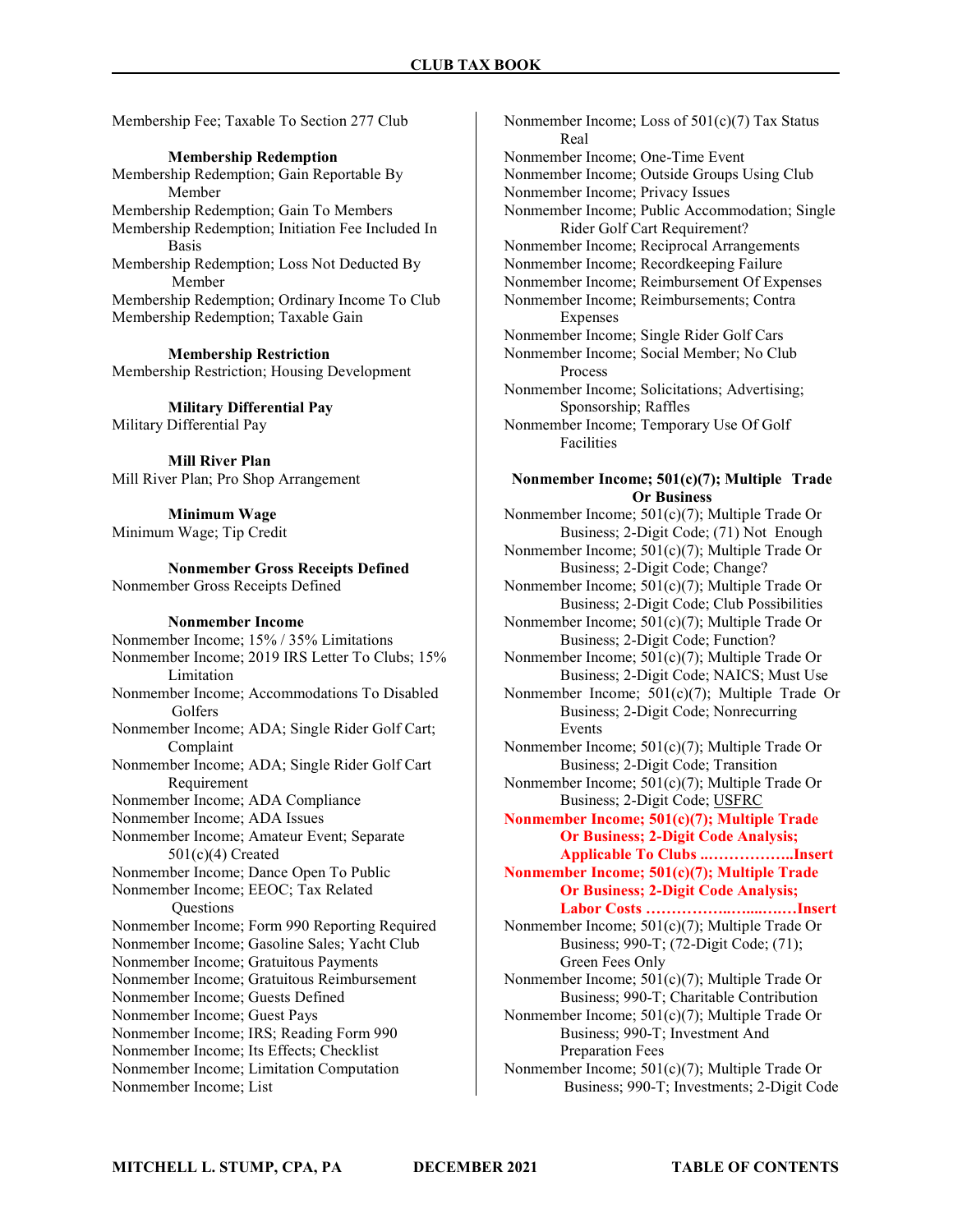Nonmember Income; 501(c)(7); Multiple Trade Or Business; 990-T; Loss Carryovers; If Profit Motive Shown

Nonmember Income; 501(c)(7); Multiple Trade Or Business; 990-T; Loss Carryovers; Lack Of Profit Motive

Nonmember Income; 501(c)(7); Multiple Trade Or Business; 990-T; Loss Carryovers; Lack Of Profit Motive; Rev. Rul. 81-69

Nonmember Income; 501(c)(7); Multiple Trade Or Business; 990-T; No De Minimis Exception

Nonmember Income; 501(c)(7); Multiple Trade Or Business; 990-T; No Waiver Of Penalties

Nonmember Income; 501(c)(7); Multiple Trade Or Business; 990-T; NOL's; If Profit Motive Shown

Nonmember Income; 501(c)(7); Multiple Trade Or Business; 990-T; Preparation Fee; Allocation Required

Nonmember Income; 501(c)(7); Multiple Trade Or Business; 990-T; Set Aside Of Investment Income Still Works

Nonmember Income; 501(c)(7); Multiple Trade Or Business; 990-T; Tax Rate

Nonmember Income; 501(c)(7); Multiple Trade Or Business; Effective Date

Nonmember Income; 501(c)(7); Multiple Trade Or Business; Expenses; Directly Connected; Allocation

Nonmember Income; 501(c)(7); Multiple Trade Or Business; Expenses; Unadjusted Gross-To- Gross; Unreasonable

Nonmember Income; 501(c)(7); Multiple Trade Or Business; Investments; Separate

Nonmember Income; 501(c)(7); Multiple Trade Or Business; Partnerships; Nontraditional

Nonmember Income; 501(c)(7); Multiple Trade Or Business; Separate Silos Now Required

Nonmember Income; 501(c)(7); Multiple Trade Or Business; UBTI; Final Regulations

Nonmember Income; 501(c)(7); Multiple Trade Or Business; UBTI; Proposed Regulations

### Nonmember Income; Rev. Proc. 71-17

Nonmember Income; Revenue Procedure 71-17 Nonmember Income; Revenue Procedure 71-17; Checklist;  $501(c)(7)$ Nonmember Income; Revenue Procedure 71-17; Enduring Relevance

Nonmember Income; Revenue Procedure 71-17; **Questionnaire** 

- Nonmember Income; Revenue Procedure 71-17; Required By All Private Member Owned Club
- Nonmember Income; Revenue Procedure 71-17; Suggested Questionnaire

### Nonmember Losses

Nonmember Losses; 277 Offset Of Member Income Nonmember Losses; Carryforward; After Loss Of 501(c)(7)

Nonmember Losses; IRS Questions of 501(c)(7)'s

Nonmember Losses; If Used To Offset Investment Income; Penalty

Nonmember Losses; No Offset To Investment Income

Nonmember Losses; No Profit Motive; 501(c)(7) Nonmember Losses; NOL's; 501(c)(7); No Profit

 Motive Nonmember Losses; NOL's; Carry Into 501(c)(7)

Nonmember Losses; NOL's; Status Of 501(c)(7) Lost

Nonmember Losses; Profit Motivated Rent Nonmember Losses; Single Activity Argument

### Nonmember Questionnaire

Nonmember Questionnaire Nonmember Questionnaire; E-Mail Usage Nonmember Questionnaire; Required On Holidays? Nonmember Questionnaire; Transmittal Letter

### Nonmember Sponsor

Nonmember Sponsor Requirement

### Nontraditional Business Activities

Nontraditional Business Activities Nontraditional Business Activities; \$100,000; Where Did This Number Originate? Nontraditional Business Activities; 5% Calculation;

 Excluding Dues? Nontraditional Business Activities; 5% Limitation

Nontraditional Business Activities; 5%; Where Did This Misconception Originate?

Nontraditional Business Activities; 277 Taxable Club

Nontraditional Business Activities; 501(c)(7)'s; But Members Love This

Nontraditional Business Activities; 501(c)(7)'s; Cases Of Wine

Nontraditional Business Activities; 501(c)(7)'s; Congressionally-Mandated

Nontraditional Business Activities; 501(c)(7)'s; Coronavirus Pandemic Exception

Nontraditional Business Activities; 501(c)(7)'s; Just **Ouit** 

Nontraditional Business Activities; 501(c)(7)'s; Reclassify To Nonmember Related

Nontraditional Business Activities; Checklist; 501(c)(7)

Nontraditional Business Activities; De Minimis; Defined

Nontraditional Business Activities; Gasoline Sales To Members

Nontraditional Business Activities; IRS Focus?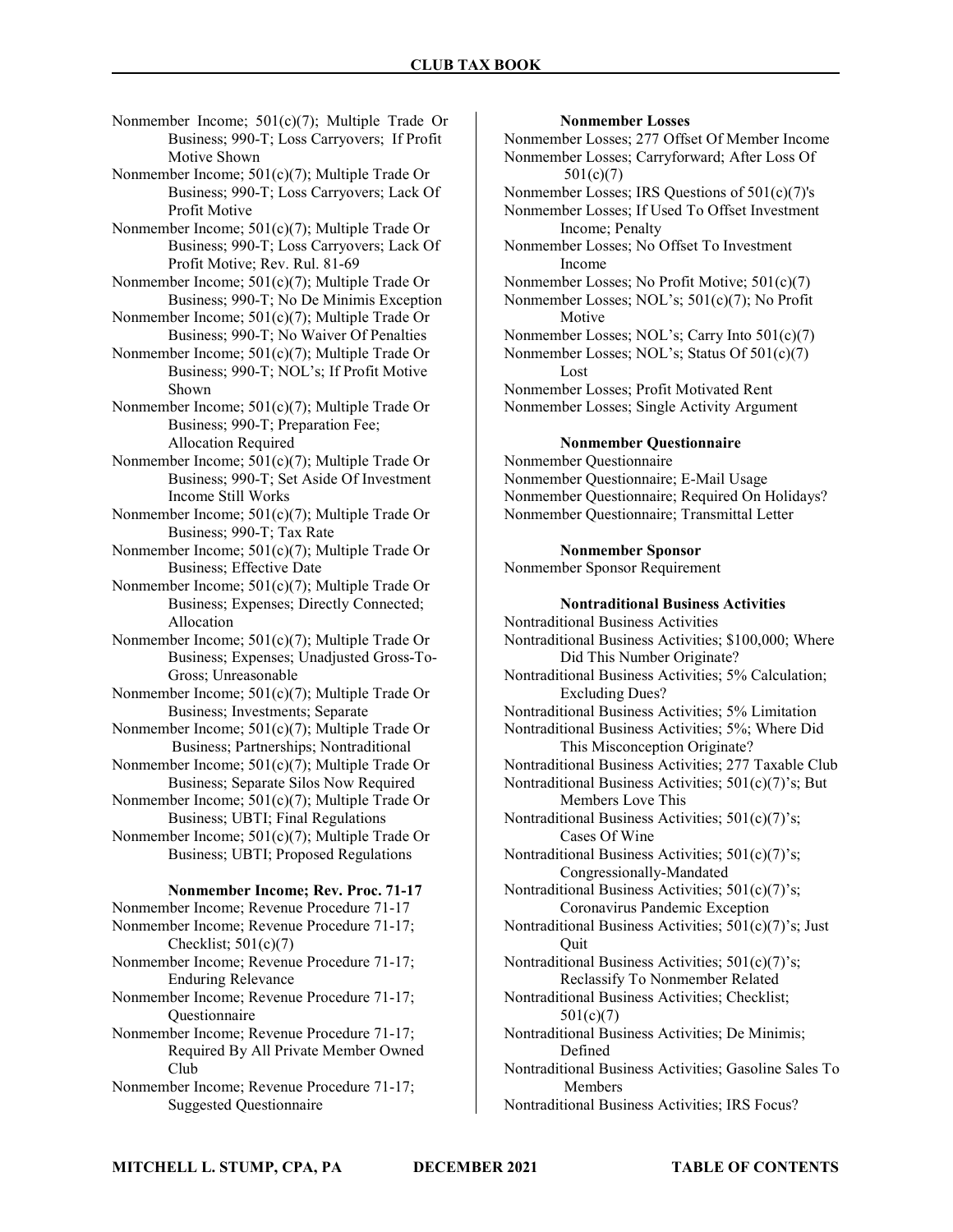Nontraditional Business Activities; Leasing Of Lots Nontraditional Business Activities; Percentages Allowed? Nontraditional Business Activities; Propane Gas Sales To Members Nontraditional Business Activities; RV Storage To Members

Nontraditional Business Activities; Wine And Liquor Sales To Members

Organizational Documents

Organizational Documents

**Outsourcing** Outsourcing; Rent Income; % Member Related

**Overtime** See Chapter 3a

Parking

Parking; Employee Fringe Benefit; AICPA **Ouestions** Parking; Employee Fringe Benefit; Notice 2018-99 Parking; UBTI; Employee Fringe Benefit Parking; UBTI; Increase Parking; UBTI; Not Separate Trade Or Business

Parties Of More Than 8 Form Parties Of More Than 8 Forms

Patron Of The Arts

Patron Of The Arts

Payroll Taxes Payroll Taxes; Unpaid; Responsibility?

### Political & Lobbying Activities

Political & Lobbying Activities; 501(c)(7)'s PAC Political & Lobbying Activities; Loss of 501(c)(7) Status? Political & Lobbying Activities; Participation Allowed?

### Prepaid Dues

Prepaid Dues; An Alternative Method Prepaid Dues; Change In Accounting Method Prepaid Dues; Election Prepaid Dues; Late Election

### **Privacy**

Privacy; Checklist; 501(c)(7) Privacy; Club's Rights Under State Law Privacy; Men's Only Grill; Public Accommodations Deemed Privacy; Tax Issues That May Affect A Challenge Privacy; When Is A Private Club Not A Private Club

### POA

P O A;  $501(c)(4)$ ; Beach Club Operation

P O A;  $501(c)(4)$ ; Does It Qualify

- P O A; 501(c)(4); Does It Quality; Maintaining Exterior Walls And Roofs
- P O A; 501(c)(4); Does It Qualify; Preserves Appearance Of Development
- P O A;  $501(c)(4)$ ; Gated Communities

P O A; 501(c)(4); Private Refuge; Flat Top Lake Association

- P O A; 501(c)(7) Club A Member Of POA
- P O A; Acquiring 501(c)(7) Club In A 368 Merger
- P O A; Assessments For Capital Expenditures
- P O A; Electing To Defer Or Refund Excess **Amounts**
- P O A; Member Activity In Sub Deemed Nonmember
- P O A; Membership In A 501(c)(7) Club
- P O A; Membership Payment To Club

Property Tax Property Tax; Valuation Approach; Golf Club

Qualified Plan Qualified Plan; Asset Reversion On Termination

Rebates To Golf Pro's Rebates To Golf Pro's; "Golf Retirement Plus"

### Reciprocal Arrangements

Reciprocal Arrangements Reciprocal Arrangements; Expands Tax Issues At Club Reciprocal Arrangements; IRS Position Unchanged Reciprocal Arrangements; Limitations On Expenses

Record Retention Schedule

Record Retention Schedule

Recording Of Income Recording Of Income; Tax Purposes; Checklist; 501(c)(7)

Reduced Dues And Fees Reduced Dues And Fees

### Rent Income

Rent Income Rent Income; Antenna On Roof Of 501(c)(7) Club Rent Income; Part Of 15/35% Nonmember Limitation Rent Income; Room Rentals; 277 Club Rent Income; Room Rentals; 501(c)(7) Rent Income; Site Fee; Not Trade Or Business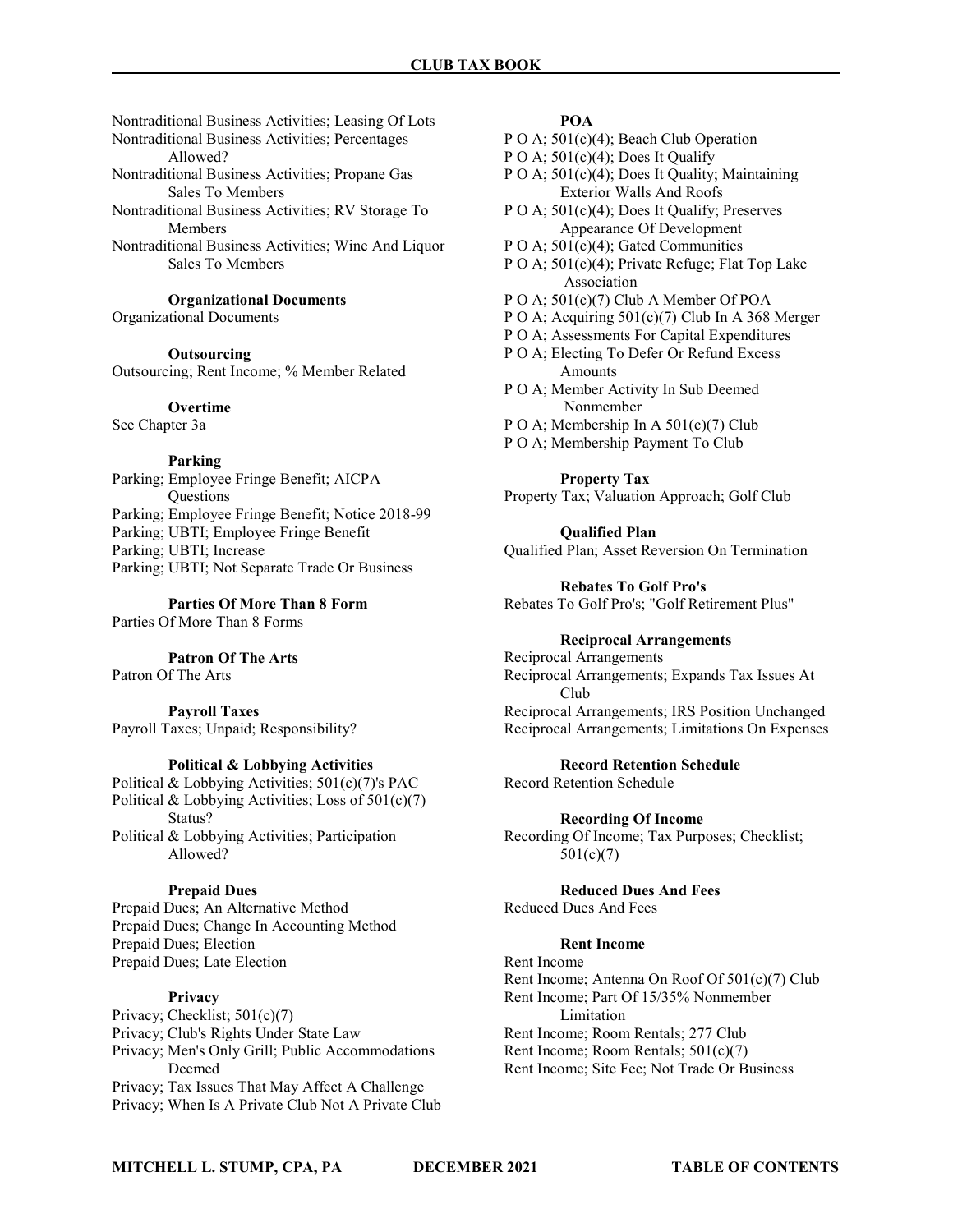Reorganization Reorganization; Continuity Of Interest

Retirement Planning Retirement Planning; 3 Years Of Retirement Catch- Up Retirement Planning; 457 Limits After Year 2001 Retirement Planning; Repeal Of Coordination Rules

Retirement Plans Retirement Plans; 401(k) Retirement Plans; Golf Retirement Plus

Retirement Promise To Pay Retirement Promise To Pay

Retroactive 501(c)(7) Exemption Retroactive 501(c)(7) Exemption Retroactive  $501(c)(7)$  Exemption; Avoiding 337 Tax

S Corporation Equity Certificates S Corporation Equity Certificates Nontaxable

SEC Registration SEC Registration; Club Membership

### Section 277

Section 277; Accumulated Earnings Tax Section 277; Coronavirus Protection Program; Expense Disallowance Section 277; Election To Defer Or Refund Excess Amounts Section 277; Golf Clubs Subject To? Section 277; Ignoring Limits Section 277; NOL Carryback Section 277; NOL Carryforward Section 277; Of The Code Explained Section 277; Offset Member Losses Against Nonmember Income Section 277; Offset Nonmember Losses Against Investment Income Section 277; Offset Nonmember Losses Against Member Income Section 277; Rev. Proc. 71-17; Questionnaire Section 277; Rev. Proc. 71-17 May Apply

Section 501(c)(4) Section 501(c)(4); IRS 2003 EO CPA Text; Alternatives Section 501(c)(4); Rifle & Pistol Target Range Section 501(c)(4); When Useful

Serving Member's Needs Serving Member's Needs; Nontraditional Income

Single Rider Golf Carts Single Rider Golf Carts; Disabled Access Credit

Social Security Social Security; Verify Numbers

State Nonprofit Corporation State Nonprofit Corporation; Change To

State Sales Tax State Sales Tax; Capitalize State Sales Tax; Out Of State; South Dakota Vs. Wayfair

Subsidiary Subsidiary; Can 501(c)(7) Form One? Subsidiary; Considered Activities Of 501(c)(7) Parent Subsidiary; IRS Cannot Pierce Sub Under Section 277 Subsidiary; Leasing Space To The Public Subsidiary; Moline Properties, Inc.; IRS Cannot Pierce Subsidiary

Summer Memberships Summer Memberships; UBIT

Tax Issues Found In Operations Tax Issues Found In Operations; Checklist; 501(c)(7)

Tax Resolutions Tax Resolutions; Checklist

Tennis Professional Tennis Professional; Employee Based Upon Facts

Termination Defined Benefit Plan Termination Defined Benefit Plan; UBIT

Termination Of 501(c)(7) Termination Of 501(c)(7); How Made? Termination Of 501(c)(7); Not Automatic

Time Clocks Time Clocks; Clocking In Early Or Late

Tipped Vs. Service Charge See Chapter 3 Tipped Vs. Service Charge Employee

Tournament Hosting Tournament Hosting; Loss Of 501(c)(7) Status Tournament Hosting; Not Trade Or Business

Turnover Turnover; Asset Allocation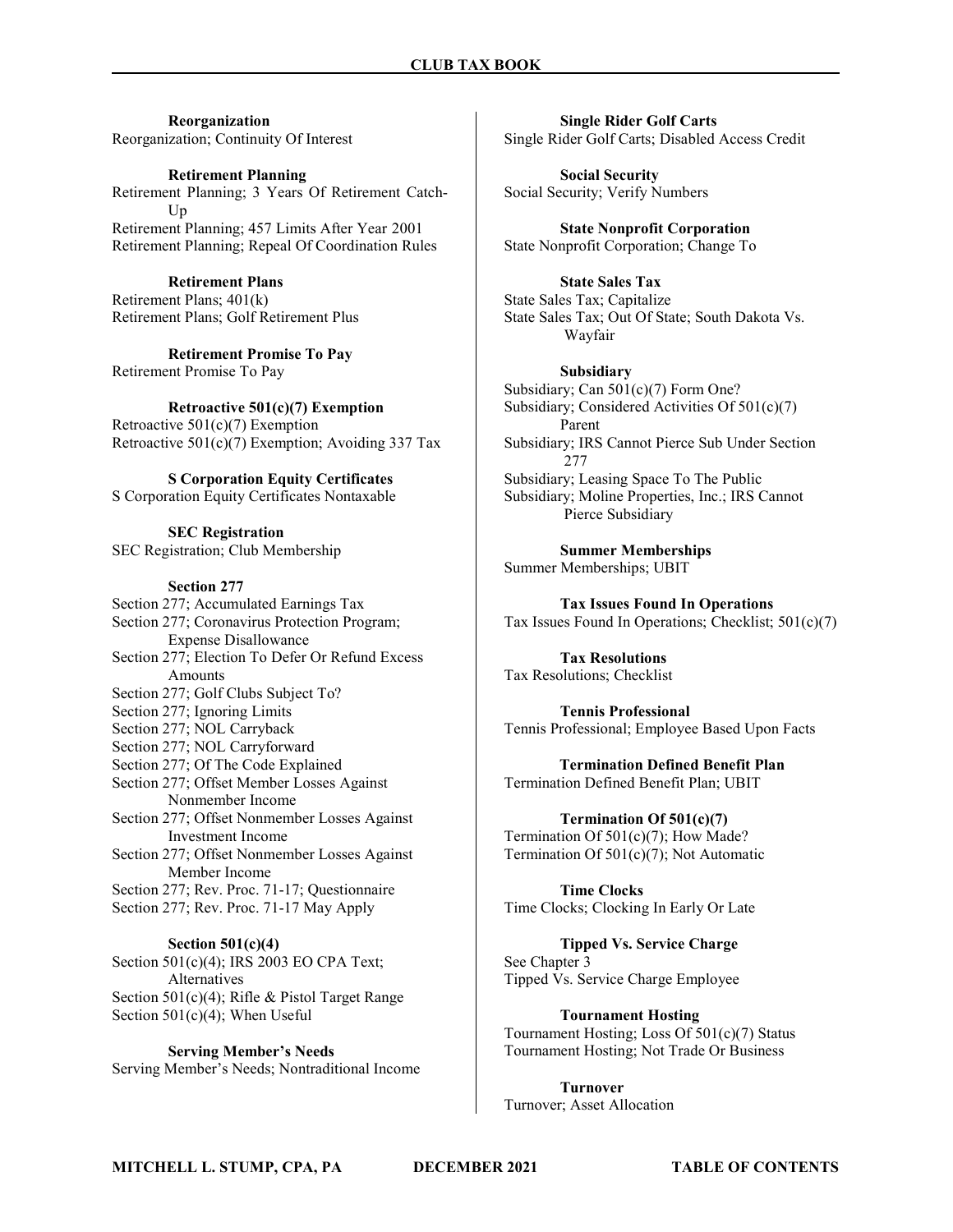Turnover; Cash For Repairs Turnover; Greens And Tee Costs Turnover; How Are Club Assets Acquired? Turnover; Net Operating Loss Carryover Turnover; Purchase Of Assets Turnover; Relinquish Documents Turnover; Renegotiate Contracts Turnover; Stock Purchase Turnover; Titled Property

### UBIT

UBIT; Capital Gain Tax Rates UBIT; Unrelated Business Income Tax

### Uniforms

Uniforms Uniforms; Club Provided; De Minimis Fringe Benefit Uniforms; Even Ralph Lauren Polo's Not Uniforms

### Valuation

Valuation; Conservation Easement/501(c)(7) Application

Veterans Veterans; Hiring Tax Credit

Voluntary Gratuities Voluntary Gratuities; Wage & Hour

### Water Conservation

Water Conservation; Form 1099-G; Los Angeles Water Conservation; Payments Taxable?

### Wage & Hour

See Chapter 3a

#### Web Site

Web Site; Checklist; 501(c)(7) Web Site; Development Web Site; IRS May Visit

Working For Privileges Working For Privileges

Yacht Club Yacht Club; Dances Open To Public Yacht Club; Gasoline Sales

### Year End

Year End; 52-53 Week Year End; Reporting Requirement; Checklist

## CHAPTER 3:

### TIPPED VS. SERVICE CHARGE EMPLOYEE

#### Form 4070

Form 4070; Club's Responsibility Form 4070; Employee's Report Of Tips To Employer Form 4070; Zero Amount Submitted Form 4070 & Form 4070A Explained; Publication 531

### Form 4070A

Form 4070A; Employee's Daily Record Of Tips Form 4070A; Substitute Employee's Daily Record Of Tips

#### Form 4137

Form 4137; Employee's Failure To Report Tips To Club

### Form 8027

Form 8027; Is It Required?

#### Service Charge

Service Charge; Change Wording To Club Charge Service Charge; Disclosure Of Policy Service Charge Employee; California Court Ruling; May Qualify As Gratuities Service Charge Employee; Overtime Service Charge Employee; Overtime; Average Salary Including Service Charge Service Charge Employee; Overtime; Commission Exemption For Servers Service Charge Employee; Overtime; Commission Sales Exemption Service Charge Employee; The Harvard Club Of Boston \$4M Settlement

### Tip Credits

Tip Credits; Defined Tip Credits; FLSA; 20% Of Time Performing Non- Tipped Work Test Tip Credits; Notice To Tipped Employees Required Tip Credits; Which Employees Qualify

### Tipped Employee

Tipped Employee; Dual-Capacity Employees; Overtime Tipped Employee; Employee Requirement Tipped Employee; Employer Requirement Tipped Employee; FLSA; How It Applies Tipped Employee; IRS Disclosure; Form 4137 Tipped Employee; Minimum Wage By State Tipped Employee; Overtime Tipped Employee; Overtime Calculated Tipped Employee; Tip Pooling Tipped Employee; Tip Sharing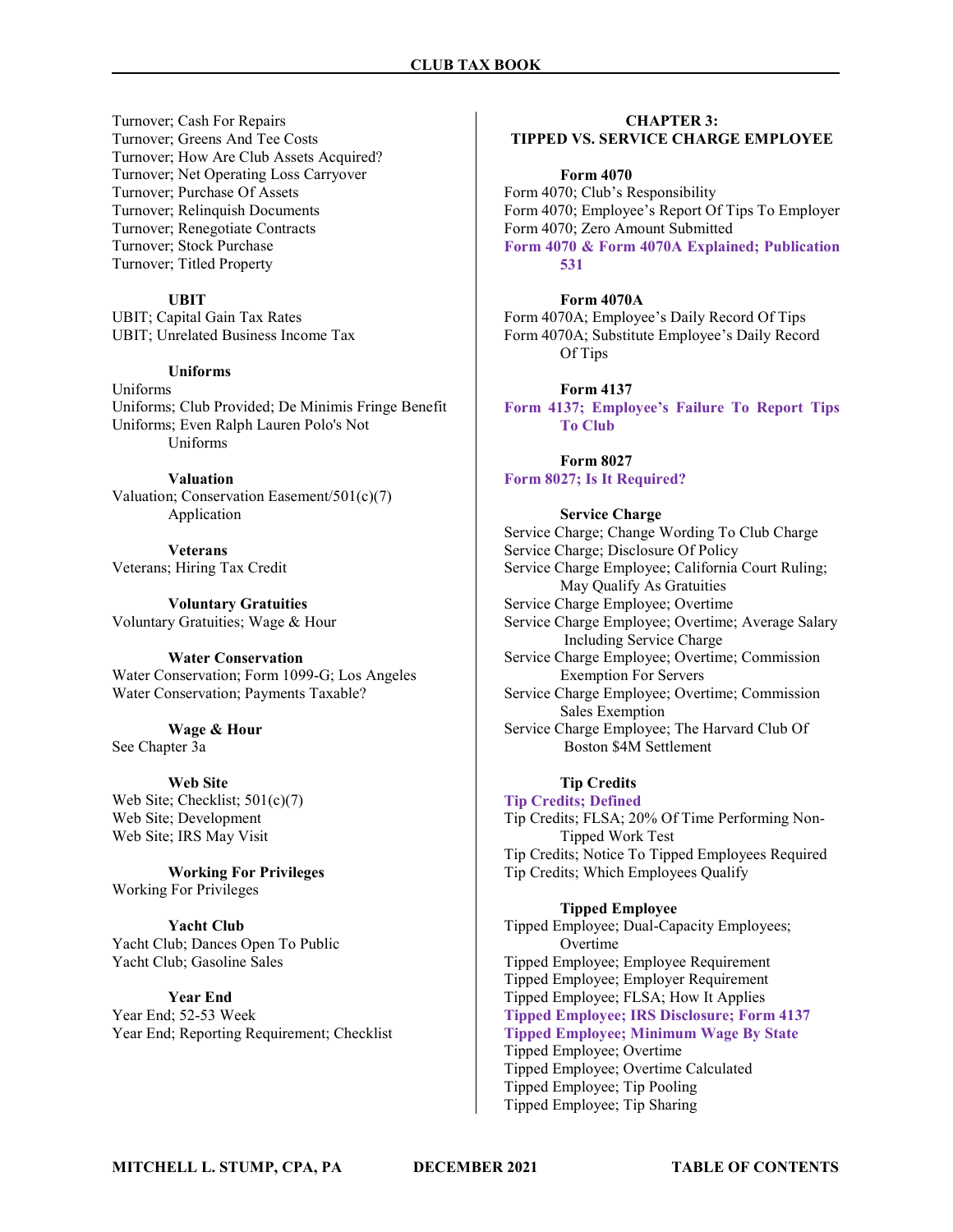Tipped Employee; Tips Are Taxable

### Tipping Policy

Tipping Policy; Bag Staff; Checklist Tipping Policy; Voluntary Gratuity Vs. Mandatory Service Charge; Wage & Hour; Checklist

### **Tips**

Tips; 1995 Tax Guidance Tips; 2012 Tax Guidance Tips; Banquet Facilities Tips; Non-Tipping Club; Percentage Automatically Applied Tips; Withholding Required

### Tips Vs. Service Charge

Tips Vs. Service Charge; FICA Explained

- Tips Vs. Service Charge; FICA, FUTA, Federal Tax Withholding
- Tips Vs. Service Charge; How To Report
- Tips Vs. Service Charge; IRS Date Effective 1-1-14
- Tips Vs. Service Charge; IRS Directions To Agents

### Wage & Hour

Wage & Hour; Tips Vs. Voluntary Gratuity

### CHAPTER 3a: OVERTIME AND WAGE & HOUR

### Overtime; Calculations

Overtime; Calculations; Alternative Methods Overtime; Calculations; Bonus To Increase Compensation Overtime; Calculations; Chinese Overtime; Calculations; Fluctuating Workweek; Bonuses, Commissions, and Additional Compensation Prohibited Overtime; Calculations; Fluctuating Workweek; Comparison Overtime; Calculations; Fluctuating Workweek; Concerns Overtime; Calculations; Fluctuating Workweek; Lower Rate As Hours Increase Overtime; Calculations; Fluctuating Workweek; Mirage? Overtime; Calculations; Fluctuating Workweek; No Requirement To Go Under 40 Hours Overtime; Calculations; Fluctuating Workweek; Sample Agreement Overtime; Calculations; Fluctuating Workweek; Week To Week; Not Season To Season Overtime; Calculations; Housing Taxable

### Overtime; Final Rule

Overtime; Final Rule; Delayed

Overtime; Final Rule; 10% Nondiscretionary Bonuses And Incentive Payments Overtime; Final Rule; 12/1/16 Effective Date Overtime; Final Rule; 2016 Action Needed Overtime; Final Rule; \$47,476 (\$913 Per Week) Overtime; Final Rule; \$134,004 Highly Compensated Overtime; Final Rule; \$134,004 Highly Compensated; Fact Sheet #17H Overtime; Final Rule; W&H Fact Sheet

### Wage & Hour; Exemption

Wage & Hour; Exemption; #17A Fact Sheet Wage & Hour; Exemption; Administrative Wage & Hour; Exemption; Administrative; Fact Sheet #17C Wage & Hour; Exemption; Computer-Related Wage & Hour; Exemption; Computer-Related; Fact Sheet #17E Wage & Hour; Exemption; Executive Wage & Hour; Exemption; Executive; Fact Sheet #17B Wage & Hour; Exemption; Professional

- Wage & Hour; Exemption; Professional; Fact Sheet #17D
- Wage & Hour; Exemption; Seasonal
- Wage & Hour; Exemption; Seasonal; Operation & Receipts Test

### Wage & Hour; Independent Contractor

Wage & Hour; Independent Contractor

### Wage & Hour; Minimum Wage

Wage & Hour; Minimum Wage Wage & Hour; Minimum Wage; Tipped Employee

#### Wage & Hour; PGA of America

Wage & Hour; PGA Of America Manual

#### Wage & Hour; Position

Wage & Hour; Position; Aquatics Director Wage & Hour; Position; Asst. Golf Course Superintendent Wage & Hour; Position; Asst. Pro's; Executive? Wage & Hour; Position; Asst. Pro's; Hours Worked Wage & Hour; Position; Asst. Pro's; Professional Wage & Hour; Position; Asst. Pro's; Professional; Learned Wage & Hour; Position; Asst. Pro's; Professional; Teacher Wage & Hour; Position; Caddies Wage & Hour; Position; Chef; Executive Wage & Hour; Position; Chef; Sous Wage & Hour; Position; Classification Focus; Clubs Wage & Hour; Position; Club Department Heads Wage & Hour; Position; Event Coordinator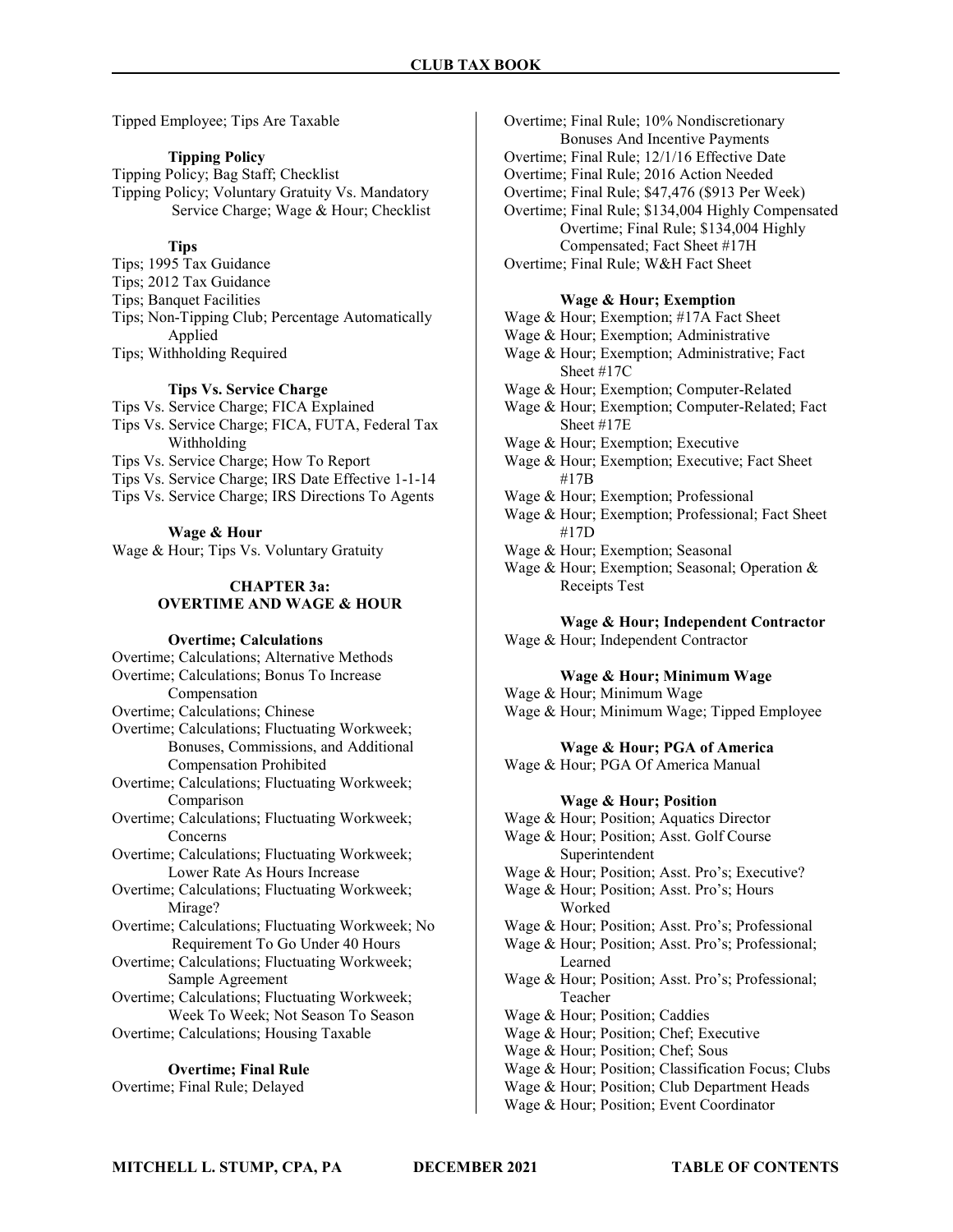Wage & Hour; Position; Membership/Marketing Director Wage & Hour; Position; PGA Teaching Professional Wage & Hour; Position; Trainers

### CHAPTER 4 FRINGE BENEFIT

(A) Fringe Benefit; Accountable Plans Fringe Benefit; Awards & Prizes

(C) Fringe Benefit; Cell Phones

(D) Fringe Benefit; De Minimis Fringe Benefit; Defined

(E) Fringe Benefit; Educational Reimbursements & Allowances Fringe Benefit; Employee-Owned Vehicle Fringe Benefit; Equipment Allowances

 (F) Fringe Benefit; Form W-2 Reporting

(H) Fringe Benefit; Health & Medical

(I) Fringe Benefit; Independent Contractors

(M) Fringe Benefit; Meals & Lodging Fringe Benefit; Moving Expenses

(N) Fringe Benefit; No-Additional-Cost Services Fringe Benefit; Non-Accountable Plans

(O) Fringe Benefit; Other Types Of Compensation

(P) Fringe Benefit; Professional Licenses & Dues

(Q) Fringe Benefit; Qualified Employee Discounts Fringe Benefit; Qualified Transportation

 (R) Fringe Benefit; Reporting Requirements

(T) Fringe Benefit; Travel Advances Fringe Benefit; Travel & Transportation Expenses

(V) Fringe Benefit; Volunteers

(W) Fringe Benefit; Working Condition

### CHAPTER 5: POLICY STATEMENTS AND GLOSSARY

 $(C)$ Code Of Ethics For Board Members Policy Compensation Process Policy Conflict-Of-Interest Policy Contemporaneous Documentation Policy

(D) Document Retention And Destruction Policy

(F) Financial Investment Policy Financial Statement Disclosure Policy Form 990 Disclosure Policy Form 1024 Disclosure Policy

 $(G)$ Governing Documents Disclosure Policy

(J) Joint Venture Policy

(P) Providing Form 990 To Governing Body Policy

(R) Red Flag Rule Policy

(S) Safeguard 501(c)(7) Status Policy

(V) Vendor Gift Policy

(W) Whistleblower Policy Whistleblower Policy; Whistleblower Hotline Glossary Of Terms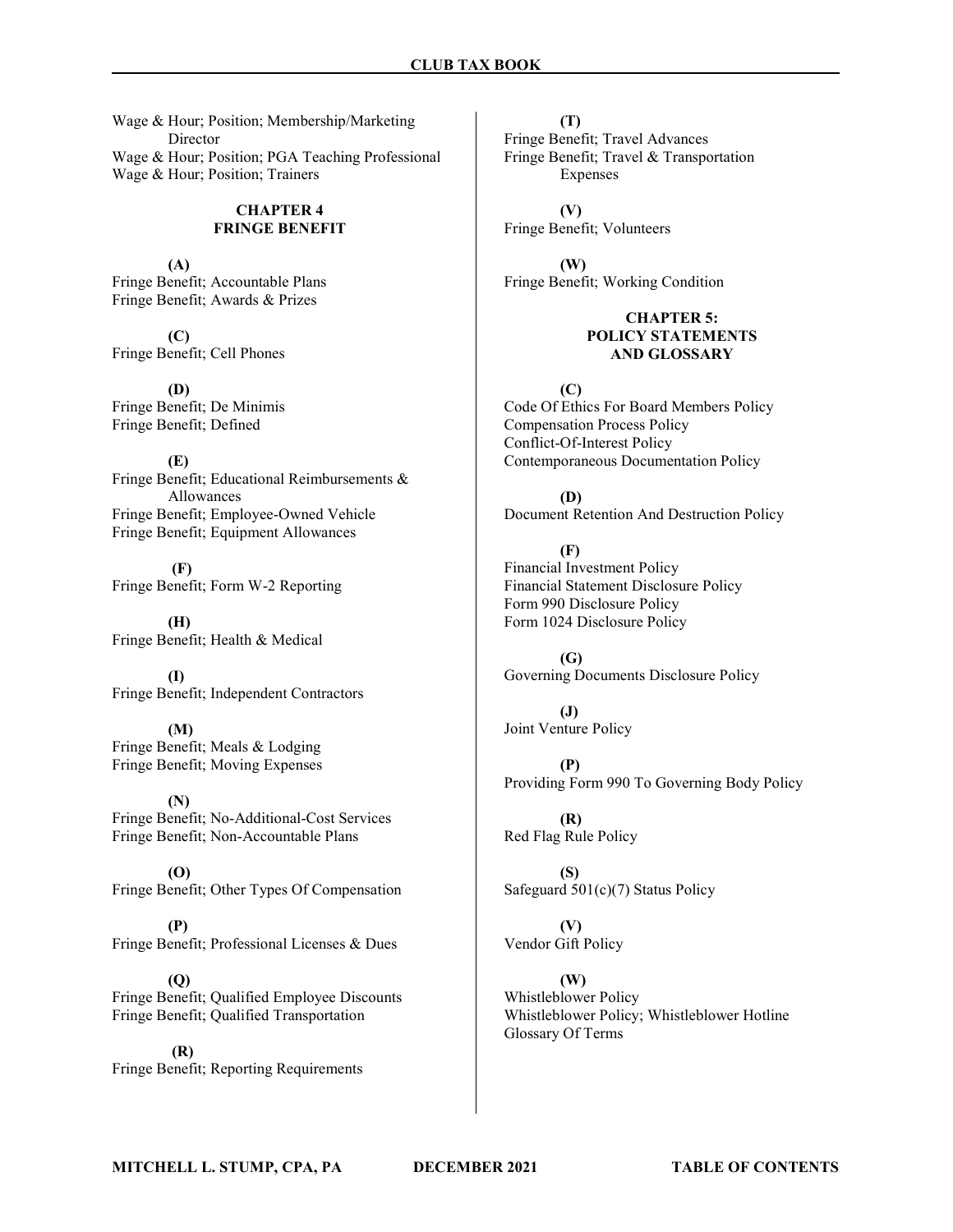### CHAPTER 6: 501(c)(7) CLUB MARKETING Q & A's

#### Advertising

Advertising; Bartering; Radio Spots Advertising; Bartering; Services Advertising; Bridal Show; Ad Advertising; Bridal Show; Hosting Advertising; Bridal Show; Trade Show Booth Advertising; For New Members; Legal Perspective Advertising; For New Members; Privacy Answer Advertising; For New Members; Realistic Answer Advertising; For New Members; Tax Answer Advertising; For Nonmembers; Privacy Answer Advertising; For Nonmembers; Realistic Answer Advertising; For Nonmembers; Tax Answer

#### Credit Cards

Credit Cards; IRS Position Credit Cards; IRS Position; Member's Use At Club Credit Cards; IRS Position; Nonmember's Use At Club Credit Cards; Member's Use At Club; Business Card Credit Cards; Member's Use At Club; Business Card; Privacy Credit Cards; Member's Use At Club; Business Decision Credit Cards; Member's Use At Club; Frequent User Miles Credit Cards; Member's Use At Club; Member Income Credit Cards; Nonmember's Use At Club; Business Decision Credit Cards; Nonmember's Use At Club; Nonmember Income Credit Cards; Nonmember's Use At Club; Public Accommodation Credit Cards; Privacy Position

### E-mail

E-mail

Facebook Facebook

### Form 1099

Form 1099; Existing Member Form 1099; New Member Form 1099-DIV; Equity Member Form 1099-DIV; New Member Form 1099-DIV; Non-Equity Member

### Founder Members

Founder Members

### Free

Free; Documented Golf; For Board Members Free; Documented Meal; For Board Members Free; Dues; Current Board Member Free; Dues; Current Board President Free; Dues; Past Board Member Free; Golf; For Prospects Free; Golf; For Prospects; And Sponsoring Member Free; Meal; For Prospects Free; Meal; For Prospects; And Sponsoring Member Free; Membership Given To Charity Auction Free; Undocumented Golf; For Board Members Free; Undocumented Meals; For Board Members

#### Installment Payments

Installment Payments; New Members

### Lifetime Members

Lifetime Members

### Member Credits

- Member Credits; Sponsoring Of A New Member; Beverage
- Member Credits; Sponsoring Of A New Member; Clubhouse
- Member Credits; Sponsoring Of A New Member; Dining Room
- Member Credits; Sponsoring Of A New Member; Dues
- Member Credits; Sponsoring Of A New Member; Food
- Member Credits; Sponsoring Of A New Member; Golf Department
- Member Credits; Sponsoring Of A New Member; Spa

#### Membership Director

Membership Director; Use Of Club Facilities; Marketing

#### Memberships

Memberships; Annual Memberships; Annual Rental Memberships; Corporate Memberships; Corporate Sponsored Memberships; Daily Memberships; Junior Memberships; Legacy Memberships; Monthly Memberships; Property Owners Association Memberships; Senior Memberships; Six-Month Memberships; Social Memberships; Sport Memberships; Summer Memberships; Temporary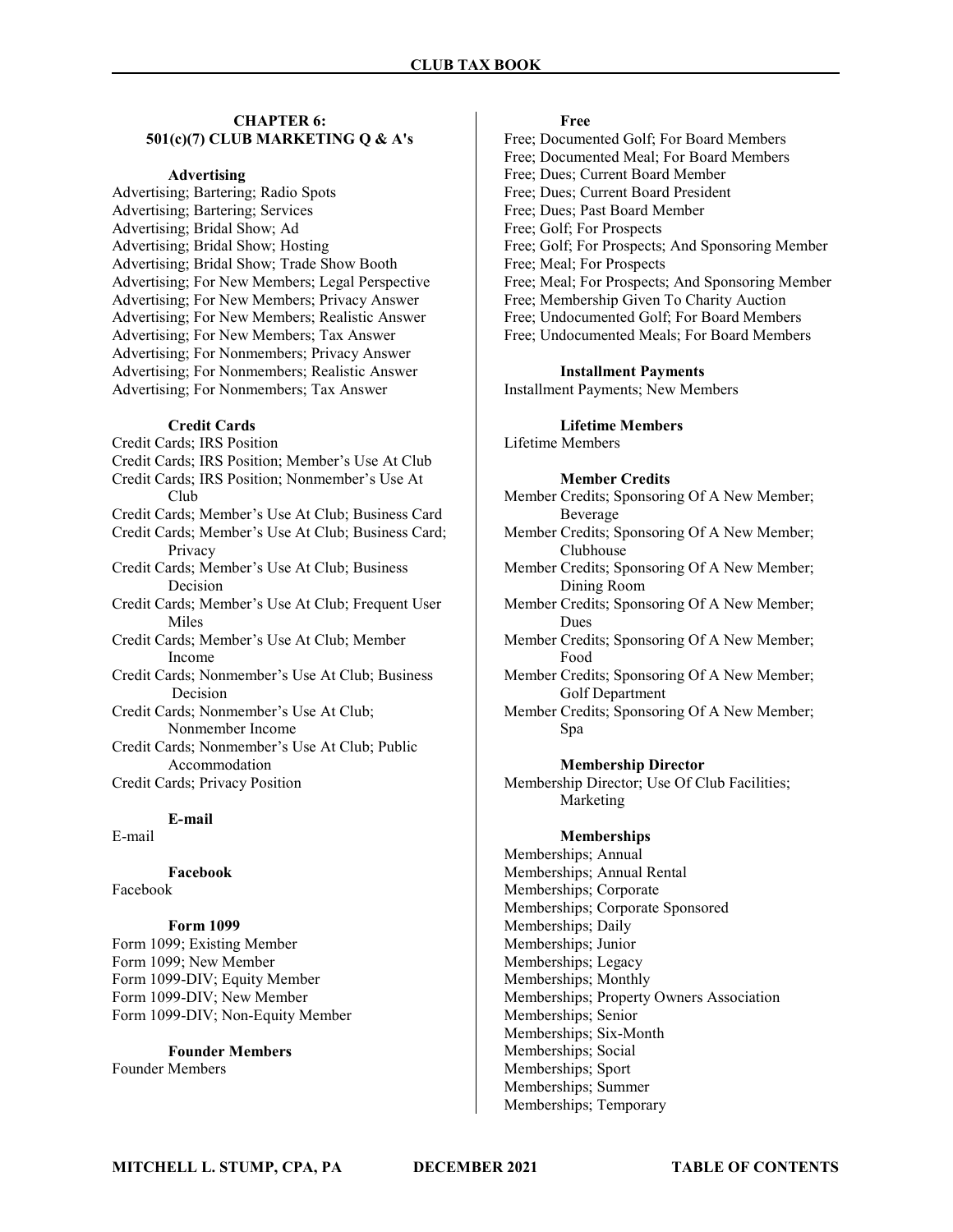Memberships; Temporary Rental Memberships; Trial Memberships; Weekly Memberships; Young Executives

### New Equity Member

New Equity Member Credits; Beverage New Equity Member Credits; Dues New Equity Member Credits; Food New Equity Member Credits; Golf New Equity Member Credits; Tennis

### New Non-Equity Member Credits

New Non-Equity Member Credits; Beverage New Non-Equity Member Credits; Dues New Non-Equity Member Credits; Food New Non-Equity Member Credits; Golf New Non-Equity Member Credits; Tennis

#### **Newsletters**

Newsletters; Solicitation; Ad Space; Member Newsletters; Solicitation; Ad Space; Nonmember Newsletters; Solicitation; Nonmember Banquets Newsletters; Solicitation; Nonmember Participation Newsletters; Solicitation; Nontraditional Activity; Baked Goods Newsletters; Solicitation; Nontraditional Activity; Catering At Member's Home Newsletters; Solicitation; Nontraditional Activity; Flowers Newsletters; Solicitation; Nontraditional Activity; Food-To-Go Newsletters; Solicitation; Nontraditional Activity; Holiday Ham Dinners Newsletters; Solicitation; Nontraditional Activity; Pizza Delivery Newsletters; Solicitation; Nontraditional Activity; Thanksgiving Dinners Newsletters; Solicitation; Nontraditional Activity; Wine Club Sales Newsletters; Solicitation; Wedding Capital Of The World Nonmember

Nonmember; Charitable Event Nonmember; Conference Nonmember; Golf Outing Nonmember; Swimming Event Nonmember; Tennis Event Nonmember; Wedding Nonmember; Yachting Event

### Reciprocal Arrangements

Reciprocal Arrangements; Formal Reciprocal Arrangements; Informal Reciprocal Arrangements; Informal; Pro To Pro Reciprocal Arrangements; Internet Based

Twitter

**Twitter** 

### Website

Website; Solicitation; Nonmember Participation Website; Solicitation; Nontraditional Activity Participation CHAPTER 7

### ARTICLES ON CLUB TAX ISSUES

### $(401(k))$

401(k)'s And Retirement Planning

#### (457)

457 Deferred Compensation Plans And 501(c)(7)'s Problems

### $(501(c)(7)$

- 501(c)(7) Clubs Advertising For New Members
- 501(c)(7) Clubs Obtain New Revenue Ruling
- 501(c)(7) Loss Of Tax Exemption Real!

501(c)(7) Tax-Exempt Club's Nontraditional Activities

 $501(c)(7)$ 's – What Marketing Can We Do?

### (A)

Are Clubs Overlooking A Technology Advance For Club Reciprocals?

### (C)

Cash Tips; Should You Disclose? Club Taxation: Developer – Initiated Tax Issues

### (D)

Determining Tax Status Of Caddies Does A Section 457 Plan Work With 501(c)(7)'s

#### (F)

FIN 48: The Death of  $501(c)(7)$  Tax-Exempt Clubs? Final 337 Regulations Bad News For Clubs Wanting To Be 501(c)(7)

### (G)

Golf / Tennis Pro – Employee Status Great Ideas That Don't Work; A 501(c)(7) "Nontraditional" Primer

### (I)

Identifying And Recording Nonmember Income In Exchange: Reciprocal Arrangements Between 501(c)(7) Clubs Insurance Against Loss Of Initiation Fees